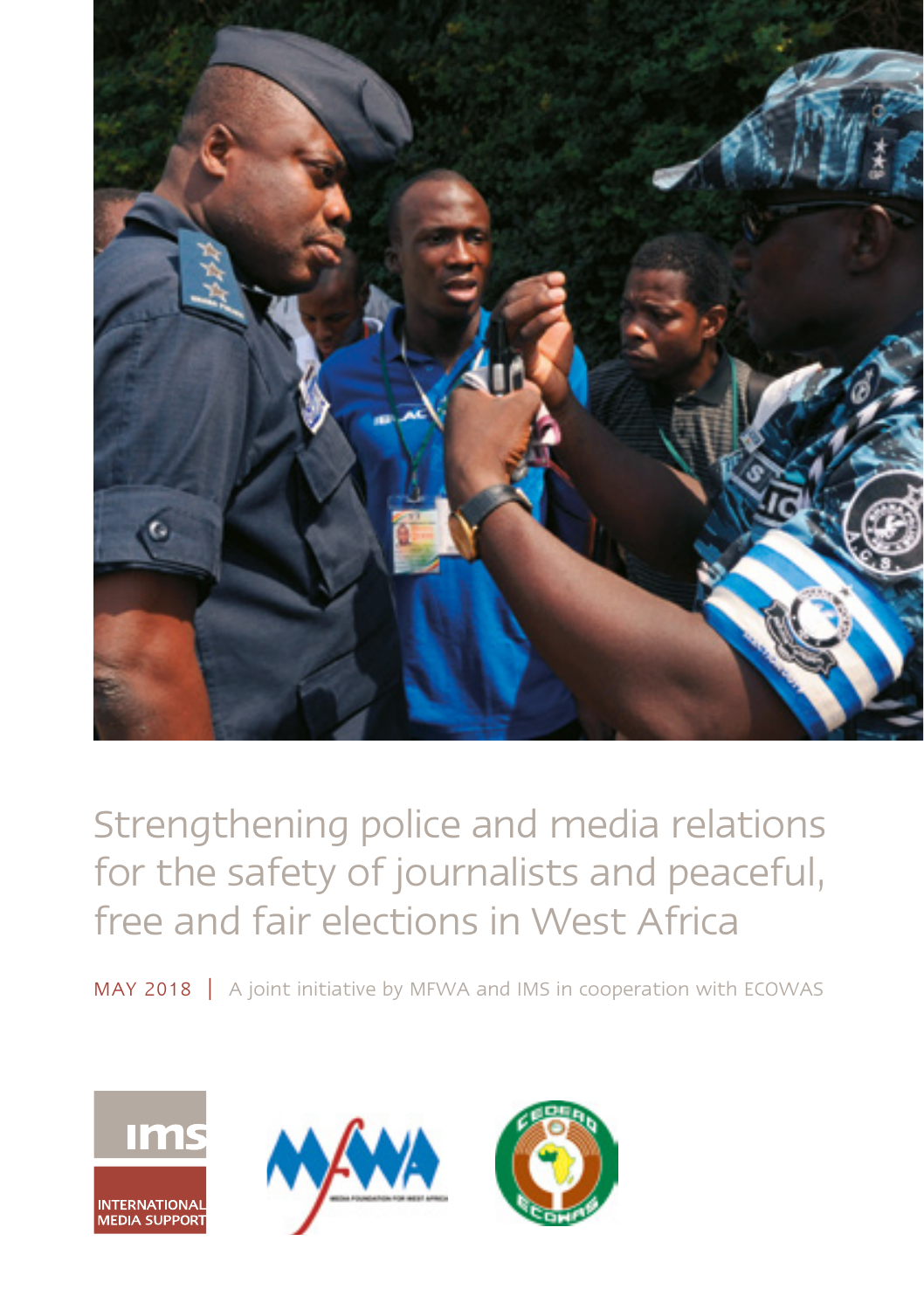Published in Ghana in 2018

Strengthening police and media relations for the safety of journalists and peaceful, free and fair elections in West Africa. *A joint initiative by MFWA and IMS in cooperation with ECOWAS.* 

#### Written by Michelle Betz

Mediasupport.org Mfwa.org ECOWAS.int

Cover photo: Policemen screen journalists at the main road leading to the headquaters of the Ghanaian Electoral Commission before being allowed to cover the announcement of the final results of the presidential and parliamentary elections in Accra, Ghana on December 10, 2008. Photo: Pius Utomi Ekpei /AFP

This publication written by Michelle Betz compiles the experience gained from a regional media and police dialogues initiative implemented by International Media Support and Media Foundation for West Africa in cooperation with ECOWAS. The media-police dialogues were held in connection with elections in Ghana (2016), in Liberia (2017-2018) and in Sierra Leone (2018).

Media Foundation for West Africa

30 Duade Street, Kokomlemle P.O.Box LG 730, Legon Accra - Ghana, West Africa Tel: +233 302 242 470 info@mfwa.org www.mfwa.org

#### International Media Support (IMS)

Noerregade 18 1167 Copenhagen K Denmark info@mediasupport.org [mediasupport.org](http://www.mediasupport.org)

*In collaboration with*

#### **ECOWAS**

101 Yakubu Gowon Crescent Asokoro District PMB 401 Abuja, Nigeria www.ecowas.int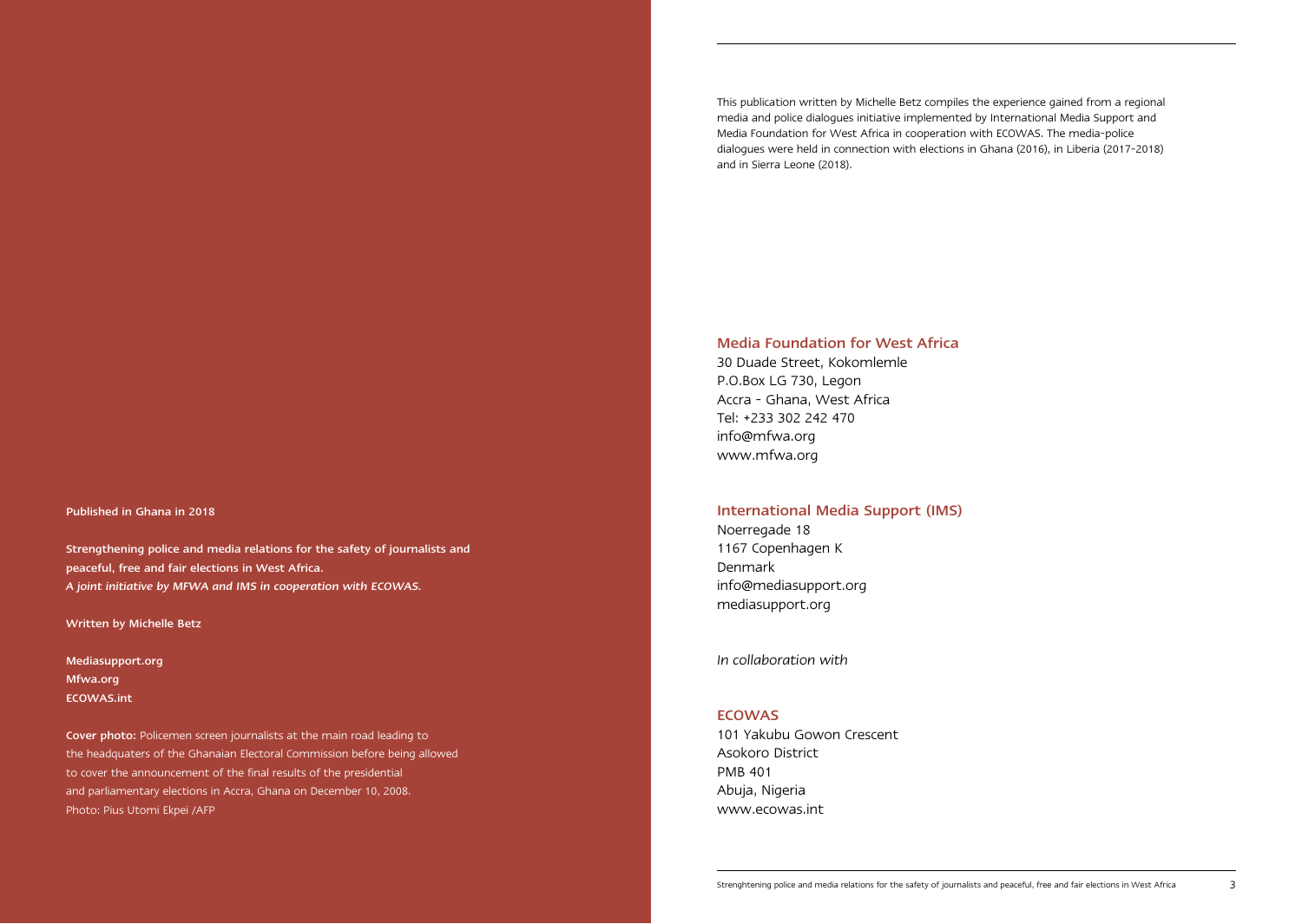## Contents

| Foreword                                                                                            | 6                    |
|-----------------------------------------------------------------------------------------------------|----------------------|
| 1. Introduction                                                                                     | 8                    |
| 2. Conceptual considerations and description of the process                                         | 10                   |
| 3. Dialogic exchange: media-security forces                                                         | 13                   |
| 4. Ghana (2016)<br>Context<br>Implementation                                                        | 15<br>15<br>16       |
| 5. Liberia (2017)<br>Context<br>Implementation                                                      | 19<br>19<br>20       |
| 6. Sierra Leone (2018)<br>Context<br>Implementation                                                 | 25<br>25<br>28       |
| 7. Post-election forums                                                                             | 30                   |
| 8. Best practices and lessons learned                                                               | 31                   |
| 9. Sustainability                                                                                   | 35                   |
| Annexes<br>Annex I - Sample Agenda<br>Annex II - Ghana communique<br>Annex III - Liberia communique | 37<br>37<br>39<br>40 |
| Annex IV - Sierra Leone draft communique                                                            | 41                   |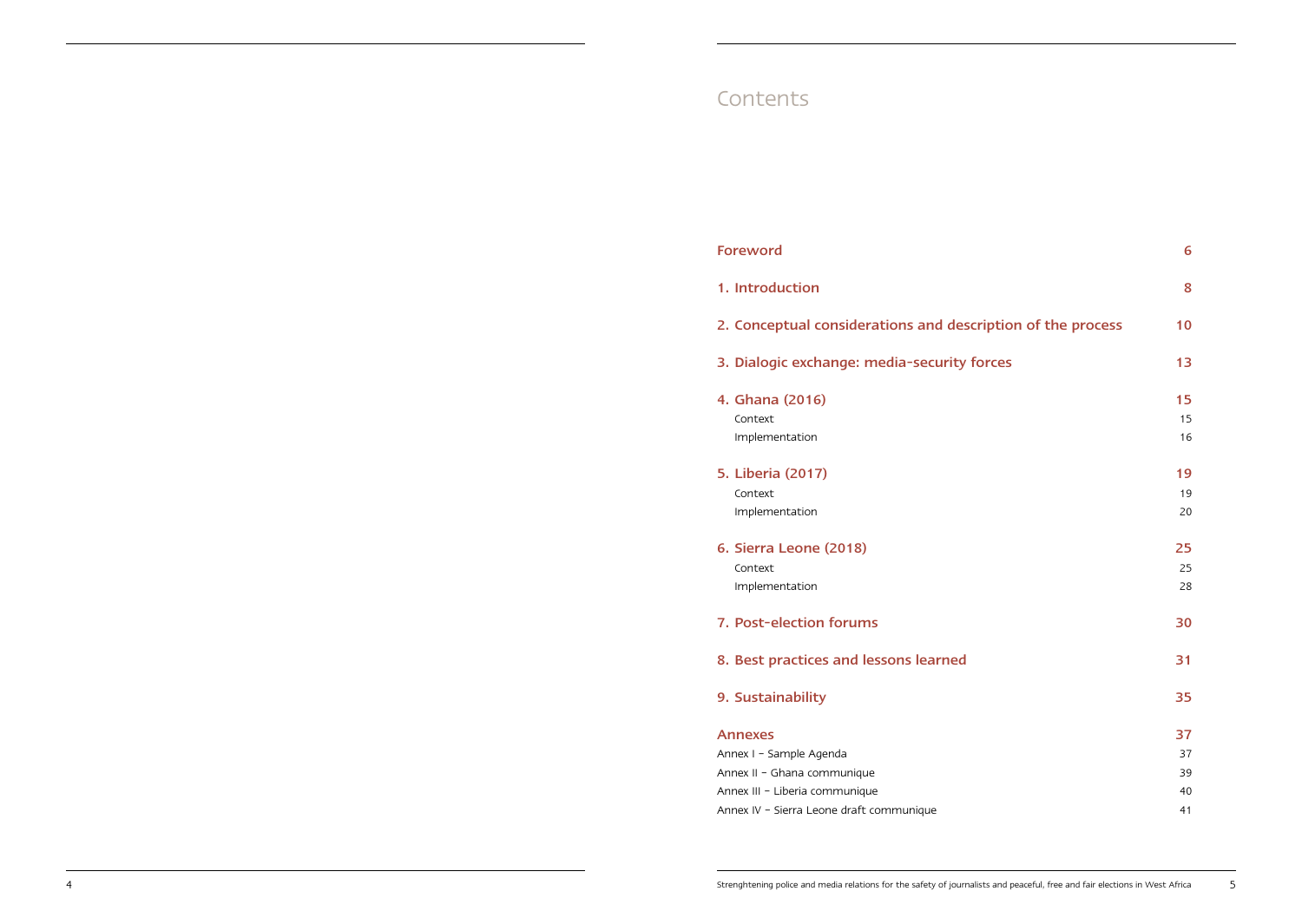## <span id="page-3-0"></span>Foreword

The relationship between the media and security agencies, including those in the law enforcement and intelligence services, has always been a delicate one. In the West African context, this relationship is often characterized by frequent clashes, arising from a somewhat startling inability of either side to fully appreciate the role of the other in society, particularly in democratic governance.

For decades, each side has viewed the other with suspicion and oftentimes, as an enemy. The media tend to regard security agencies as over-stating their importance and interest in enforcing public order and protecting national security. Many in the media sector believe that the concern expressed by security agencies over these issues are mere excuses to justify their tendency to violate the rights of citizens and the media, including the right to freedom of expression and media freedom.

The security agencies, on the other hand, largely see media practitioners as reckless and irresponsible, with no regard for the security of the State. Despite widespread instances of corruption, abuse of power and other forms of misconduct in the security sector, security agencies remain impatient with and intolerant of the notion that the media have a duty to hold them accountable.

Matters are not helped when journalists are lax or act unprofessionally in the performance of their functions and get their facts wrong or publish reports which contain inaccuracies. The tendency is for the law enforcement agents to visit such situations with heavy-handedness, sometimes invoking criminal law to punish such journalists to the maximum extent possible and at other times, completely discountenancing the requirements of the rule of law or human rights norms and standards. In many of such cases, security agents have been known to take matters into their own hands either by physically brutalizing the journalists or abusing their powers of arrest and detention to punish journalists who have acted in a manner that does not meet the approval of the security agents.

Ironically, although the security agencies are perhaps the most important factor in ensuring the safety of journalists, including in the context of

elections, in many cases, they remain the greatest threat to that safety. Reports from the monitoring of attacks on the media in the West African region and in individual countries over the last several decades have demonstrated clearly that a significant percentage of recorded attacks on the media and media freedom are perpetrated by members of law enforcement and intelligence agencies.

Violent conflicts have become regular features of national elections in many West African countries, with journalists being deliberately targeted in many cases where contestants in the elections and other actors are displeased by their reporting. In such cases, journalists should ordinarily be able to look towards law enforcement agencies for protection. However, experience has shown that in many cases, law enforcement agents are either complicit in the attacks on journalists or are disposed to turn a blind eye to the violence being unleashed on journalists.

Instituting confidence-building mechanisms and professional journalistic processes to facilitate dialogue between the two groups, engender greater understanding and eliminate distrust and mutual suspicion has become essential in order to promote and create a culture of peaceful elections and democratic processes in the region, where key stakeholders, like the media and security agencies, recognise each other's roles and enable the conditions for the optimal performance of those roles.

This report, *"Strengthening Police and Media Relations for Peaceful, Free and Fair Elections in West Africa"*, makes an invaluable and commendable contribution towards that goal by pulling together experiences and reflections from the region, distilling lessons learnt and best practices in this regard and outlining a framework to inform future initiatives by a variety of stakeholders.

#### Edetaen Ojo

*Executive Director, Media Rights Agenda (MRA) Chair, Board of Directors of the Media Foundation for West Africa (MFWA) Member, Board of International Media Support (IMS) Co-Chair, National Steering Committee, Open Government Partnership (OGP), Nigeria*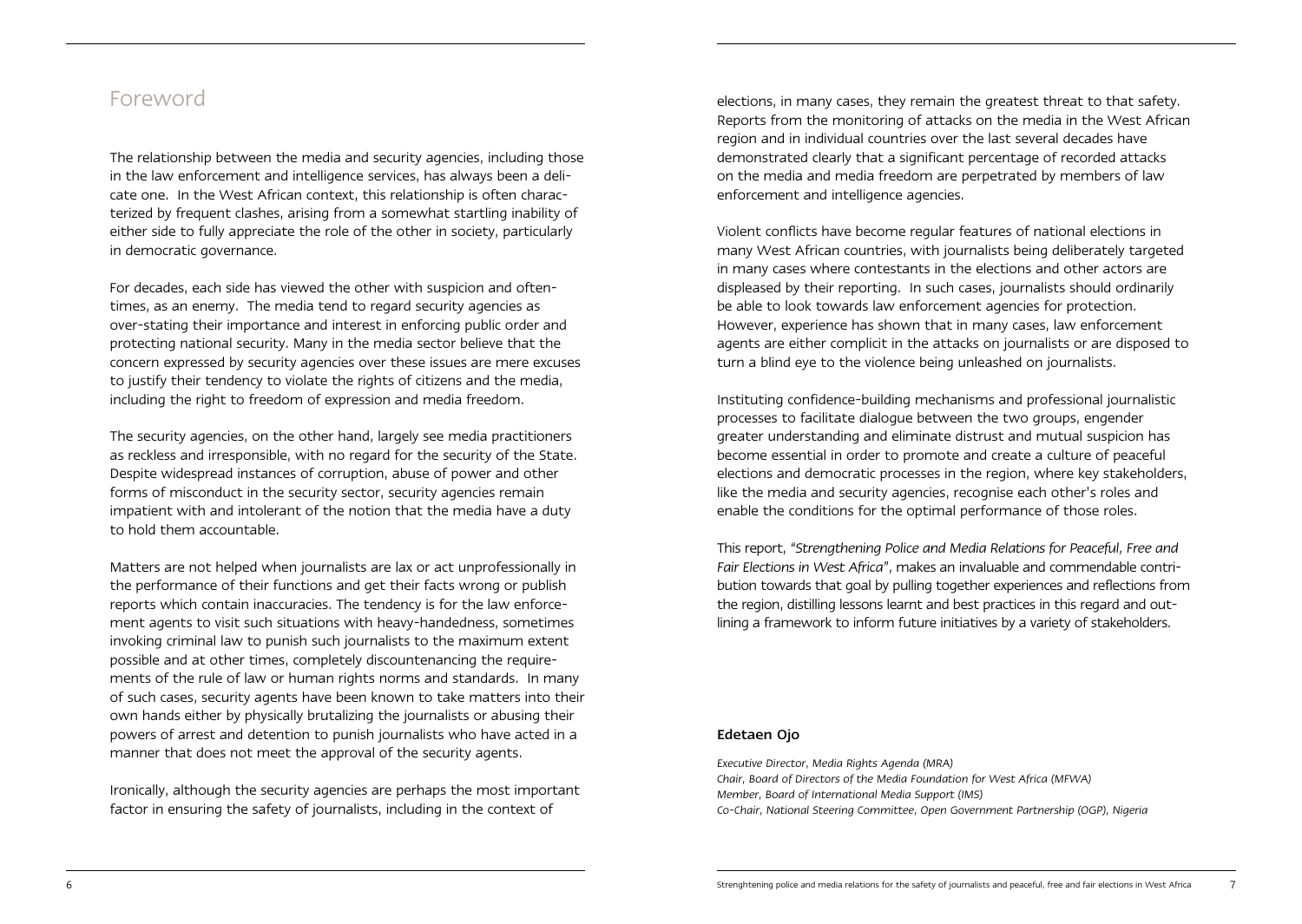## <span id="page-4-0"></span>1. Introduction

*"Half the job of controlling security is providing reliable information to the community and that means working with the media."* Participant at police-media forum in Monrovia, Liberia, February 2018

The media and security forces are both essential for peacebuilding and ensuring peace and security perhaps even more so during electoral periods and in post-conflict or transitional environments. During electoral periods the public rely on the media for credible, fact-based information about the candidates, the electoral process and security issues. At the same time, political parties and candidates, interest groups, and other key stakeholders such as the electoral commission, election observers, civil society organisations, and other stakeholders also rely on the media for disseminating information on emerging issues, for clarifying issues and for expressing any concerns to the public.

Journalists are, therefore, in the midst of competing interests and information throughout the electioneering period. As a result of these competing interests, particularly among political parties and candidates, journalists are likely to become targets of threats and physical attacks by political activists and thugs simply for doing their work – putting out information about activities of parties and candidates, developments at polling stations and collation centers, and acts by activists that could lead to violence, among others. And it is often in these environments that there are skirmishes or attacks against journalists also at the hands of security forces.

This, coupled with legitimate processes by journalists to obtain and disseminate accurate information to the public may sometimes run counter to or conflict with operations by security agencies leading to challenges between journalists and the security agencies. This sometimes results in relationships marked by misunderstandings and mistrust.

One way to address such issues is to create a space for dialogue. One recommended best practice that emerged from International Media Support's (IMS) activities in the lead up to the October 2007 legislative elections in the West African country of Togo suggested that simply by providing space for dialogue between media and security officials and other authorities can provide at least a starting point for mutual understanding and better working relations.

That exercise has served as a point of departure for more elaborate recent interventions in Ghana, Liberia and Sierra Leone where it was clear that there was a need for creating space for dialogue with security forces and their personnel, as well as with public officials, to create awareness on the role of media, the importance of their safety and of respecting journalistic work. Likewise, such a space provides an opportunity for journalists to better understand what limitations they face vis-à-vis security forces in transitional environments such as elections or a post-conflict situation.

As such, there needs to be a concerted effort in developing best practices regarding interventions protecting and promoting the role of the media in strengthening democratic structures particularly during electoral periods. For over ten years, IMS and Media Foundation for West Africa (MFWA) have worked together in a number of Economic Community of West African States (ECOWAS) to do precisely this: create preconditions for peaceful and fair electoral processes in West Africa by engaging with and supporting working relations between key stakeholders such as police and military and the media.

The comprehensive concept described in this publication was developed with the overall aim of addressing these issues. As such, the conceptual approach and its various components as described in this publication can serve to provide inspiration and guidance in the form of best practices with a particular focus on promoting a constructive working relationship between the security and media sectors and thereby create an environment conducive for peaceful, free and fair elections in maturing democracies such as those of West Africa.

In a move towards developing best practices, this report intends to review interventions undertaken in three countries, Ghana, Liberia and Sierra Leone and, more generally, describe and analyze the elections support concept that has been developed in close cooperation between IMS and MFWA.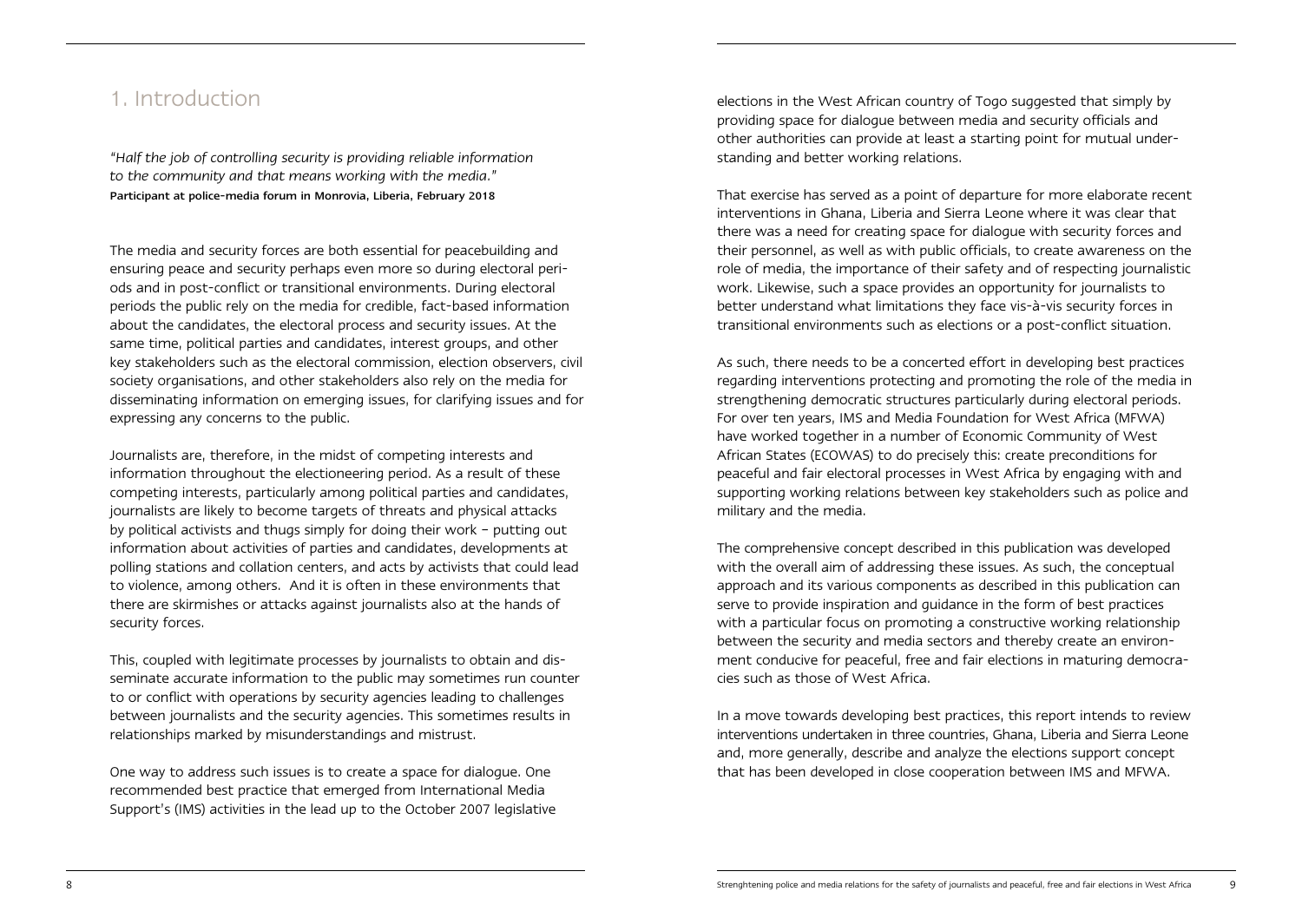## <span id="page-5-0"></span>2. Conceptual considerations and description of the process

Electoral periods in any country can be contentious, tense and with a higher probability for conflict than other times, particularly in transitional and post-conflict environments. It is in these environments, too, in which journalists and media workers are more prone to be the subjects of aggression, violence and abuses.

Both media and security forces have major roles to play during the electoral process yet their relationship is often complex and, at times, antagonistic. While both seek to contribute to creating preconditions for elections to be peaceful, transparent and successful, there is a need for the two parties to have a clearer understanding of their respective roles and responsibilities.

To address this and create an atmosphere of mutual understanding and dialogue, IMS has supported interventions bringing together media and police in West Africa to ensure collaboration between the two parties during election periods and ensure safety of media workers covering the electoral process.

Over the past two years in Ghana, Liberia and Sierra Leone, IMS and MFWA, together with local partners, implemented several complementary activities in each country that had as their focus dialogue between police and media and enhancing the safety of media workers. The main components were: conflict sensitive election reporting and safety training for journalists; an opportunity for police from different countries to share experiences on media and elections security; and finally, a dialogue forum which brought together senior media editors and managers and senior police officers. These activities together reinforced the common understanding of the importance of journalists being able to access information while doing so responsibly and ethically as well as security forces being able to carry on their mission of maintaining public order while respecting human rights, freedom of expression and the safety of journalists.

Promoting a healthy and respectful working relationship between media and security forces and ensuring the safety of journalists allow for an

environment in which the media are able to provide important information that citizens need during electoral periods and it is the complementarity of the components, different kinds of focused safety training as well as police – media dialogues, that seek to support precisely these objectives.

Journalists must have a clear understanding of the electoral process so that they can inform the citizens responsibly and accurately. The inclusion of one day training on conflict-sensitive election reporting seeks to address this element and, in the case of Ghana, was enhanced by the inclusion of a representative of the electoral commission who could clearly outline the regulations and legislation which the media need to observe also during such sensitive periods. The objective of this was to ensure that journalists had the information necessary to cover the electoral period with veracity.

A second day was devoted to safety training for journalists. This contextualized training was developed so that journalists in the field could improve their risk awareness and have a better understanding of how to stay safe as they cover large gatherings, demonstrations and other elections-related events. Gender aspects of safety were also addressed to ensure that women had specific information that could enhance their safety. While the participants were senior editors and managers, all were asked to share what they had learned with their colleagues who would be covering the elections in the field. The objective here was to ensure that the journalists learned risk awareness techniques they could both use and share with colleagues as well as tips on how to stay safe as they covered the elections.

This two-day workshop was thus able to provide tips and techniques on election reporting and how to stay safe while covering the process. While the journalists were in their second day of the workshop, representatives from the police had an opportunity to gather with their colleagues from across the country and in some cases from across the region. The day was an opportunity to discuss and share election-related security-related issues. In some cases (Liberia and Sierra Leone), colleagues from Ghana and Liberia participated and shared information as to how they had dealt with various security issues related to protecting the role of the media during their respective elections.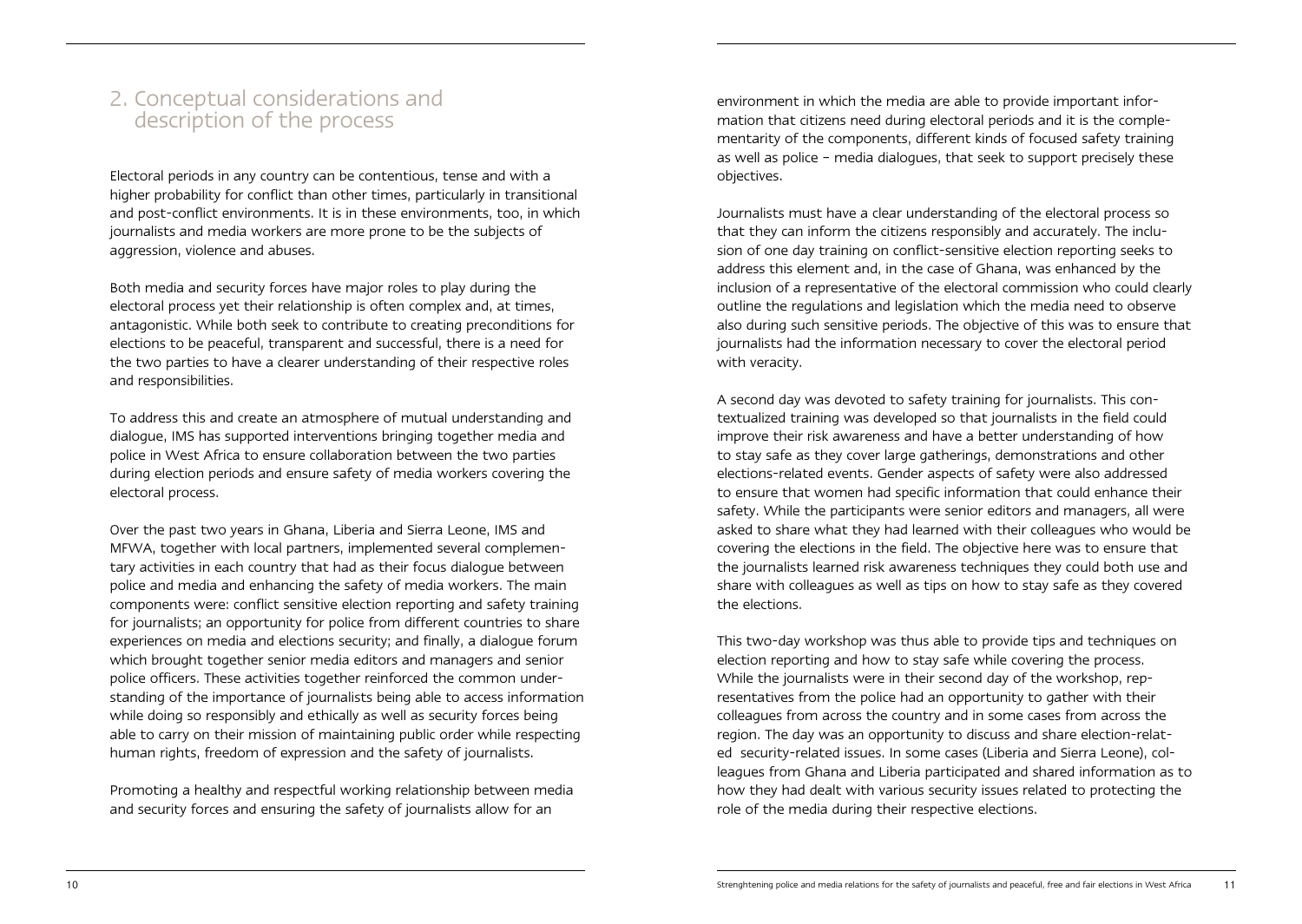<span id="page-6-0"></span>The final day brought together the journalists (from the first two days) and the police (from the previous day) so that they could share and exchange experiences. In essence, this day (which in some cases may be more appropriate for two days) was the culmination of the previous three days as it provided an opportunity for all to find and discuss ways of ensuring positive, professional and fruitful working relationships during the electoral period and ultimately, beyond. Modalities and best practices are discussed below.

Finally, to ensure both follow up, sustainability and further solidification of relationships between the two parties, a post-election forum was held that once again brought together the same journalists and police that took part in the dialogue forum. This one day meeting also allowed for joint evaluation of the previous meeting as well as the modalities developed for their working relationship during the elections. After all, elections may be a good reason for starting such a dialogue but it should definitely not end there.

It is important to note, of course, that there are likely to be a variety of challenges that may need to be overcome with each context presenting differently. In Togo, for example, one significant challenge was the fractured media community. There were numerous (at least ten) media unions and associations and relations had been characterized by rivalry and tension; it was rare for these organisations to work together. Ensuring the successful organisation and implementation of a dialogue forum, however, prompted these organisations to work together and put aside their differences.

In Sierra Leone, the dialogue forum was held a mere week prior to the elections. Despite this, due to the buy-in and commitment from the stakeholders involved to ensure peaceful, free and fair elections, the forum was a success.

# 3. Dialogic exchange: media-security forces

*"Balancing legitimate demands for access to public information with the equally legitimate but sometimes conflicting need to maintain law and order in society is a challenge for any democratic society. In general, promoting respect for freedom of expression does not lead to disorder and instability, but creates opportunities for constructive dialogue both between different sections of society and between citizens and public authorities. The right of citizens to receive and impart information and*  ideas is a fundamental right, and experience has shown that promoting *respect for this right strengthens social dialogue and helps consolidate democratic institutions."<sup>1</sup>*

UNESCO publication "Freedom of Expression and Public Order"

It was precisely to address these objectives that IMS, MFWA and ECOWAS sought, together with local partners, to bring together police and media workers. The dialogue forums that were held in Ghana, Liberia and Sierra Leone (and much earlier in Togo (2007) and Guinea (2010)) brought together senior media workers (managers and editors) and police officers. These forums were based on the principles of dialogic negotiation providing for an opportunity for dialogue that promotes shared solutions in difficult contexts. The characteristics of dialogic exchange or negotiation, on which the forums were conducted, include the following<sup>2</sup>:

- 1. Begins with an understanding of the meaning of the conflict and with a clear, working model of how the parties might negotiate those things that are important to them;
- 2. Focuses on shared and opening questioning of the conflict and of each other's needs;
- 3. Integrates diverse and oppositional perspectives to achieve win-win solutions;
- 4. Moves participants beyond polarized arguments and instead promotes the fusion of ideas requiring engagement;

*<sup>1</sup> UNESCO, (2015), Freedom of Expression and Public Order, 6.*

*<sup>2</sup> Adapted from Peter M. Kellett, (2007), Conflict Dialogue: Working with layers of meaning for productive relationships, University of North Carolina, Greensboro.*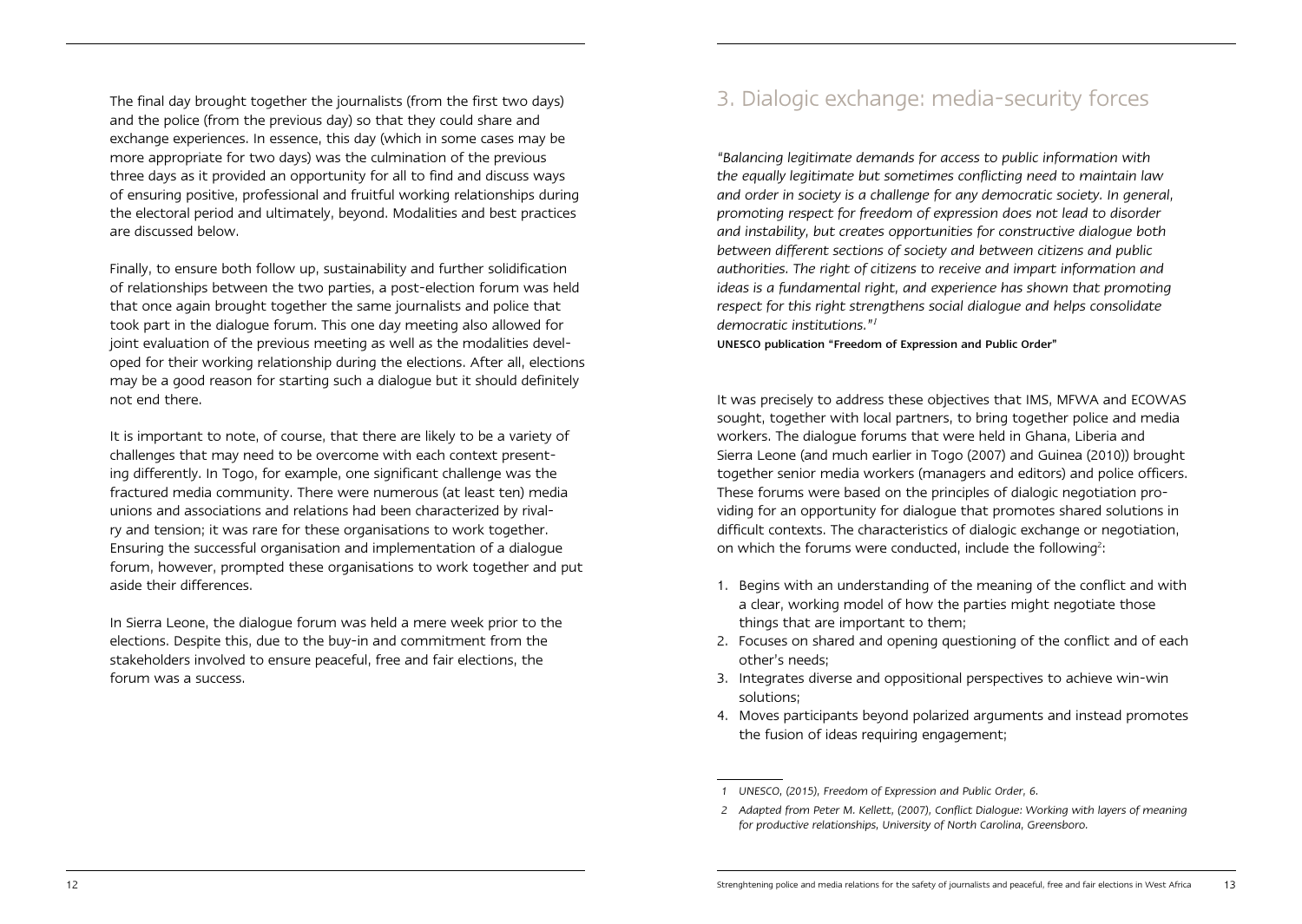- <span id="page-7-0"></span>5. Develops conflict discourse that explores shared and different meanings and points of possible new meaning helping to achieve a new substance and form of communication between people;
- 6. By giving participants the space to present the conflict that represents his or her version of the events and encouraging them to question their own and each other's stories of conflict allows them to develop a new story and points to a more collaborative future;
- 7. Broadens options for pre- and post-conflict management; at the very least the dialogue should bring out possibilities they could not see before due to the conflicted relationship.

In the case of these police-media forums, the objective was to improve what is sometimes a tense relationship between security forces and journalists and to promote freedom of expression and safety of journalists particularly in transitional environments such as elections and post-conflict environments.

It is intended that this report will be able to share lessons and reflections of such interventions to inform future projects as well as the internal policies of security forces, electoral commissions as well as media houses, journalism associations and other stakeholders.

## 4. Ghana (2016)

### Context

Ghana went to the polls on December 7, 2016 to vote in presidential and legislative elections. While the country historically had not experienced election-related violence, there had been heightened tensions. Some months prior to the election, the police administration announced 5,500 electoral flashpoints across the country while assuring the public it was putting in place measures to ensure those flashpoints would not pose any risk going into the elections.3

The former executive director of the Media Foundation for West Africa, Prof. Kwame Karikari believed that in every national election there are pockets of violence but that this year the pre-election rhetoric of the leading political parties, especially on radio, gives the impression that all hell will break loose.4

In addition, while there was no evidence of planned attacks against journalists by security forces, the police have been accused of press freedom violations in Ghana in recent times. On top of this is dwindling public trust and support for the media and increased partisanship among the media.

These factors together suggested that journalists are likely to be vulnerable should there be election-related violence. Journalists may be targeted by political activists for unprofessional conduct or partisanship. There was also no known specific plan for journalists' safety by the security forces during the elections.

While there were several ongoing elections-related initiatives, there was none that focused on the safety and security of journalists during the elections. IMS and MFWA therefore decided to implement a safety initiative prior to the elections.

*4 Email correspondence.*

*<sup>3</sup> http://allafrica.com/stories/201610141037.html*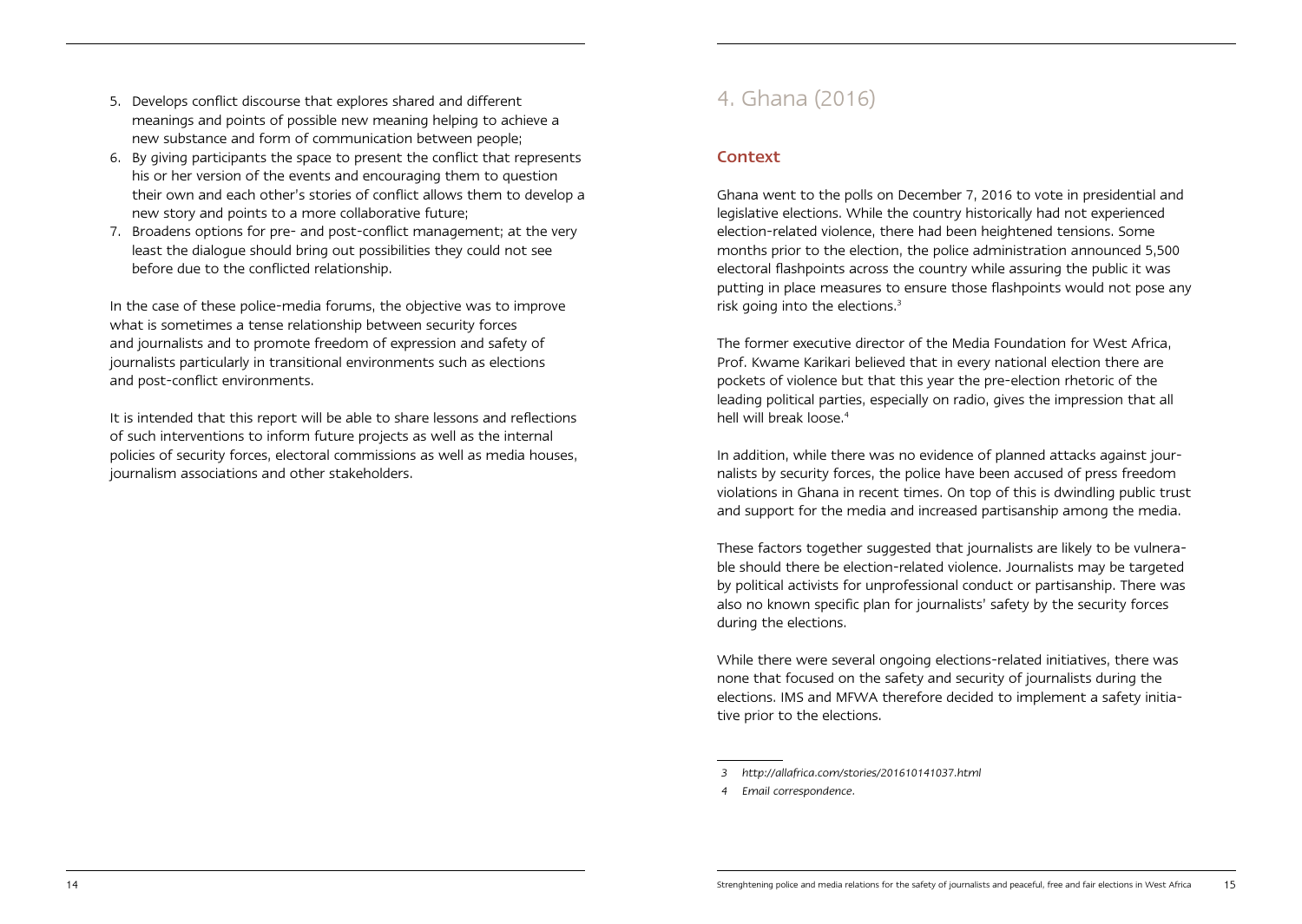### <span id="page-8-0"></span>Implementation

The holistic initiative included three components in Ghana: safety training for journalists, conflict-sensitive election reporting, and the police-media dialogue. This report focuses on the latter.

The dialogue between the police and the media provided an opportunity for the two groups to have frank discussions on the challenges the police have with the media and vice versa. The meeting also discussed modalities for police-media co-operation for ensuring the safety of journalists while covering the elections.

The forum was held under the Chatham House Rule, allowing for a very open and frank discussion. All participants seemed to embrace the opportunity to vent frustrations but also to listen to and learn about the concerns of the other side. The police, moreover, provided a detailed briefing on their preparations for election day, which was useful for the media to understand how much effort had been put into ensuring that voting could take place in a peaceful manner. For their part, media representatives were given a chance to explain the importance of their role during elections, not least the need to ask critical questions.

Participants included a Commissioner of the National Media Commission (NMC), President of the Ghana Journalists Association (GJA), Chairperson

*Assistant Superintendent Effia Tenge, Public Relations Officer for the Accra Regional Police Command, took part in the media and police dialogues forum in 2016 in Accra. Photo: MFWA*



of Editors Forum-Ghana, Executive Secretary of the Ghana Independent Broadcasters Association (GIBA), editors and senior journalists from a number of media organisations.

Representing the Ghana Police Service (GPS) were the Director of Operations who also co-ordinates the Elections Task Force; Commander and Deputy Commander of the Counter Terrorism Unit; Commander of the Motor Transport and Traffic Division; Commander of the Formed Unit; Director and Deputy Director of Public Relations all from headquarters of the GPS; as well as Public Relations Officers from the Regional Commands of the GPS.

The facilitator was media consultant and university lecturer, Prof. Kwame Karikari, who is also the former director of MFWA.

There were a number of key points that arose during the discussion. There was agreement, for example, that the respective roles of the media and police are complementary, with media helping society come to consensus (despite opposing views), and police ensuring security for all. However, it was also agreed that there was a clear need for the two sides to improve relations and learn more about the work of each other.

Many of the editors highlighted the need for police to be able to deal with growing pressure on the media and were urged to be transparent and share more information with the media, except when classified. "When you speak directly to the media, they are less likely to spin or twist information," said one participant. Similarly, there were calls for the police to be more proactive in revealing results of investigations which would be in the interest of the media as well as essential for the public and for national security.

The police, however, questioned the "sensationalist tendencies" of the media as well as their penchant for "ridiculing" the police. Similarly, the police are often wrongly perceived to be partisan (i.e. on the side of the president) even though it serves through changing governments. This type of exchange exemplifies the need for increased understanding between the two parties and the modalities and conditions under which each operates.

The issue of taking photos turned out to be a major source of confrontation in many of the districts and there was discussion surrounding best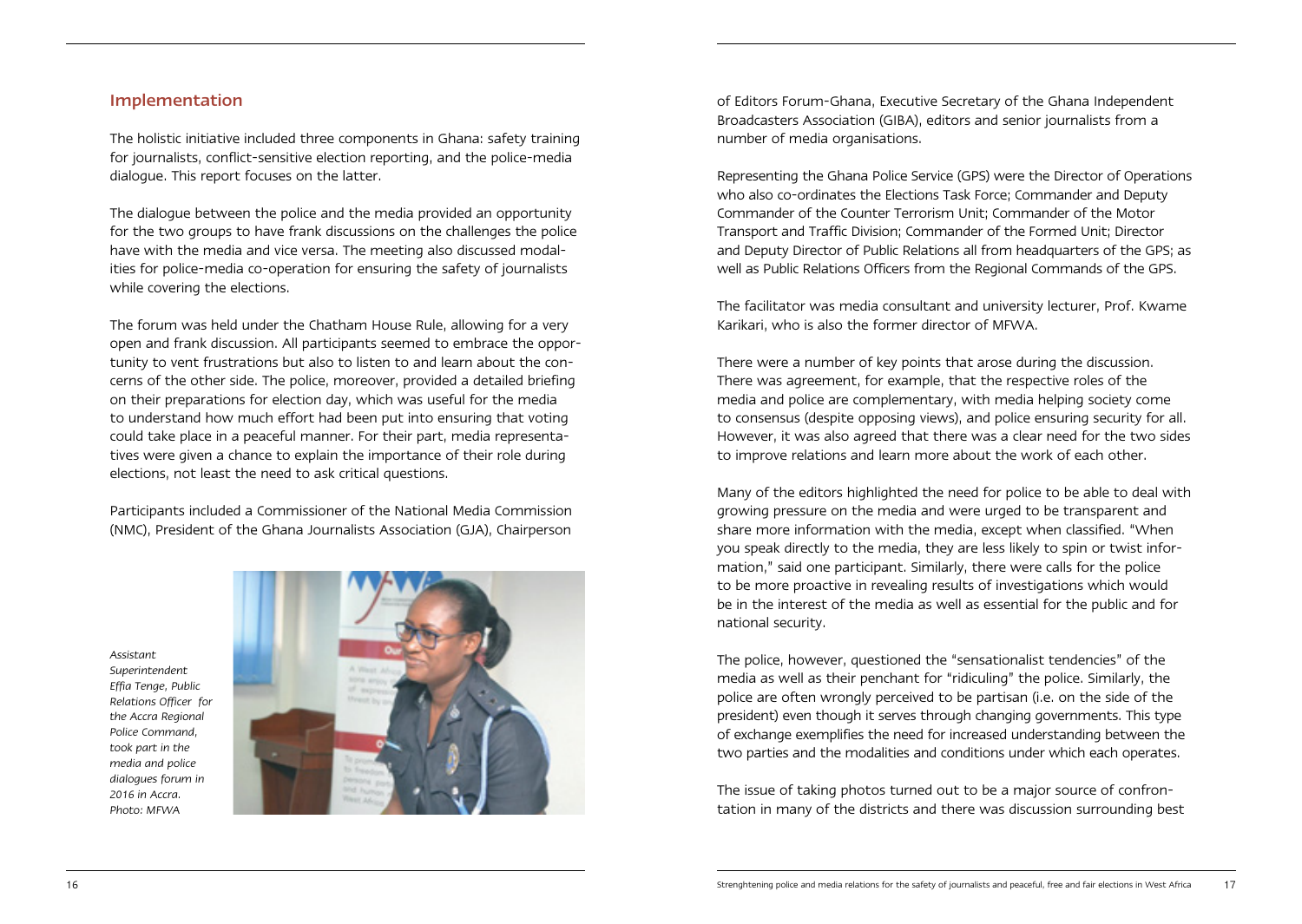<span id="page-9-0"></span>practices for both parties in how to deal with this. One suggestion was the call to replicate the dialogue forum in various locations thereby ensuring police and media across the country were all on the same page.

Another point that was raised was agreement that the immediate aftermath of the closing of polls is the most critical period in the electoral cycle with social media active and rumours spreading. Police are required to be especially vigilant and present in places where crowds are likely to gather. The media also play an important role at that time.

There was also an interesting discussion on the difference between an electoral offence and a crime thus suggesting more work needs to be done outside of electoral periods to educate journalists, for example, on covering crime and national security. This further suggests a need for additional meetings and workshops in the future to strengthen the police-media relationship in general.

At the end of the meeting, the two sides agreed on a number of practical measures, such as media wearing visible accreditation; the need for clear focal points within the police at all levels; and the need to protect journalists who are attacked at polling stations. These guidelines can found as an annex.

Following the interventions in Ghana, there was no single election-related attack or abuse of a journalist before, during or after the elections.

*IMS together with Media Foundation West Africa organised a media and police dialogue training session in connection with the elections in Ghana in 2016. Photo: MFWA*



# 5. Liberia (2017)

### Context

Prior to the October 2017 elections there were grave concerns by many analysts and political watchers the outcome as it was going to be the first to be solely organized and executed by Liberians since 1985. The success of the elections was a major test case for Liberia's fragile peace, and definitely to show how far of age Liberians had come and their political maturity as a people.

The other challenge with the election was that for the first time, Liberian security forces was to be directly in charge of managing the very demanding security requirements during general presidential elections. The United Nations' security set up in Liberia (UNMIL), which had managed security processes during previous presidential elections, ended its mission in June 2016.

Meanwhile, while the gradual democratization process in Liberia over the years has been associated with general improvement in press freedom conditions in Liberia, there was evidence that during critical national events such as elections, the Liberian police tend to have a bad press freedom record. Apart from consistent attacks on media personnel by security forces and individuals, the media landscape is also characterized by high levels of unprofessionalism, which in turn has eroded public trust and confidence in the media. Thus, attacks on the media are often not condemned by the public who accuse the media of being corrupt and unprofessional.

In Liberia, the gradual democratization process has been associated with general improvement in press freedom. As Liberians readied to go to the polls in 2017, the media had a crucial role to play in ensuring credible, transparent and peaceful elections. Yet, journalists and media workers were likely to be vulnerable to attacks and abuses by police, other security forces and individuals. At the same time, media tend to misunderstand or misinterpret the role and responsibilities of the police.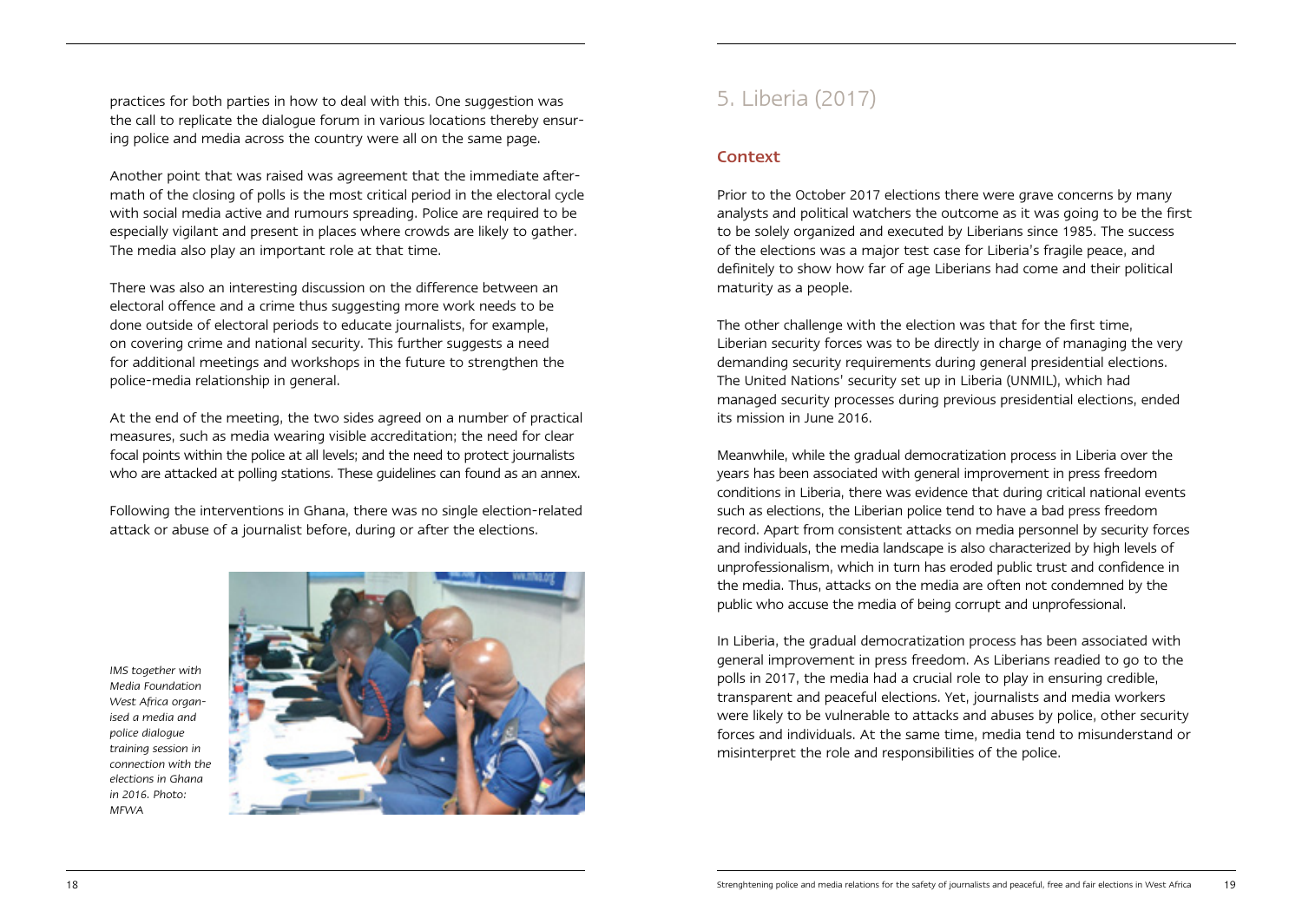### <span id="page-10-0"></span>Implementation

In addition to a two-day capacity building for journalists on safety during election coverage, the forum in Liberia was similar to that in Ghana but had in addition an informal session that allowed for free and frank discussions among journalists, security personnel and other stakeholders. In addition, members of the Ghana Police Service who took part in the Ghana activity participated in the Liberia forum. This allowed for cross-regional exchange and built an additional layer of knowledge and understanding among participants.

The forum brought together 20 senior journalist/editors and 15 Liberian senior police officers who were part of the elections security and took place over two days. The first day was for police only and was an experience sharing meeting that brought together members of the Ghana Police Service and Liberia Police. The second day saw those participants from day one joined by the media that had been taking part in the safety training.



*A man listens to the radio next to two men reading the newspaper in order to find provisionals elections results, in Monrovia, Liberia, on October 13, 2017. Photo: Cristina Aldehuela / AFP*

Over the course of the first day, issues discussed included how to deal with the media when difficult situations arise; elections security planning for journalists and plans by the Liberia Police to ensure journalists' safety during the elections. Two senior police officers from Ghana, Dr. Benjamin Agordzo, Assistant Commissioner of Police and Inspector Mohammed Bako both of the Ghana Police Service who were part of the leadership of the Election Security Taskforce during Ghana's elections shared their experience with members of the leadership of the Liberian Police who would be responsible for elections security.

ACP Dr. Benjamin Agordzo, Ghana Police Service (GPS) gave a detailed presentation on steps that were put in place to ensure a violent free election in December 2016. He highlighted some of these measures during his presentation in Liberia:

- The police should see the media as partners in security matters adding that the media is a friend; it depends on the manner you handle them;
- The police should have a dedicated media engagement strategy which can lead to greater engagement with the media including use of social media;
- The police should as much as possible be available for all flagship media programmes to respond to and speak to issues of elections security. This will help clear public doubts and misconceptions about the police and its work around the elections;
- The police should consider the establishment of a media engagement centre to coordinate all media engagements for consistency. A social media centre can also be created to track or monitor prominent stories and the tagging of posts by influential individuals

Liberia's Deputy IGP, Col. Abraham K. Kromah, also presented measures put in place by the Liberia National Police to monitor and guard against any security issues that might arise as well as ensure the safety of the media during their coverage of the elections.

The one-day police-media dialogue focused on discussing possible modalities for police-media co-operation and safety of journalists during the coverage of the elections. The police and media had frank discussions to further understand each other's needs, expectations and limitations as well as challenges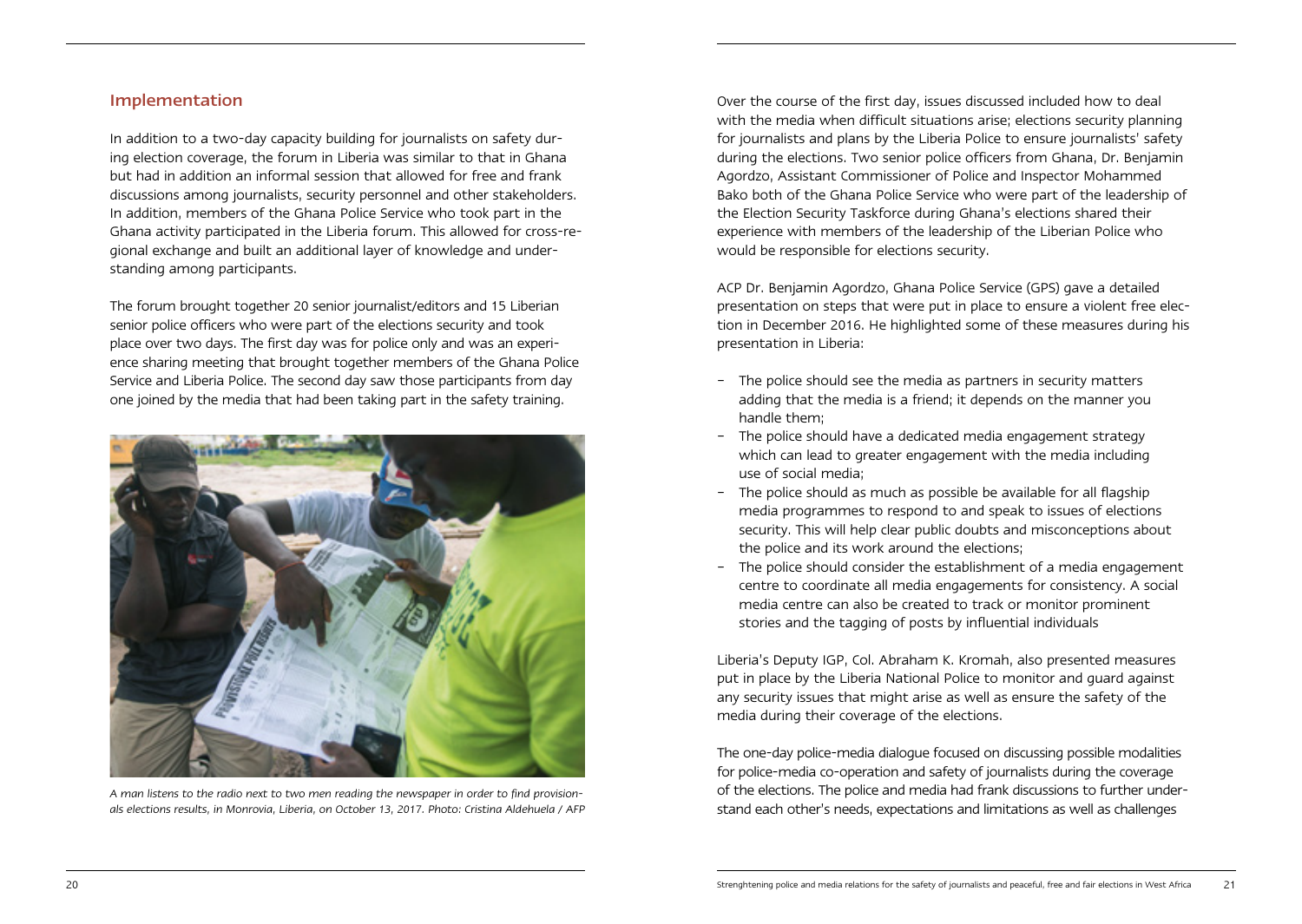they might face with each other as they undertook their duties during the election campaign, polls, possible run-off and post-election.

One month after the second round of elections, a post-election evaluation meeting was held to learn about and document what went well, what could have been done differently and lessons learnt to guide future interventions.

At the post-election forum, the electoral commission noted that they had called on both media and police to be transparent in how they operated and noted with pleasure that the police were more transparent and operated quite differently than during the last elections in 2011. The commission, did however note that that at times the media ran counter to some of the professional ethics with radio and social media being particularly partisan. One participant suggested that the Press Union of Liberia should include a section in the code of ethics regarding working with police to promote security.

The electoral commission also noted that they did not see police using excessive force and commended them for that. They had also called for the police to be equitable regarding treatment of political parties and that happened. The commission also noted that in terms of managing limited resources, the police were strategic and made some hard choices regarding deployment of manpower.

The police noted that in compliance with the recommendations made at the pre-election forum, at least 80% of journalists reported themselves to the officer in charge of the district they were covering. In addition, the commissioner's office received tens of calls from journalists identifying areas where there were issues and more police were needed. Police noted how helpful this was. Likewise, journalists noted that prior to the forum if a journalist would ask for police for assistance they often would not respond whereas post-forum there was better response.

Participants also felt that public perception regarding the police has changed for the better. This was in part attributed to the fact that the police would communicate important information to the media early in the day, the public quickly received information. There was at least one case in which a radio station reported something involving the police incorrectly. The police public affairs addressed this quickly initially by calling the station involved to correct the information and then reaching



*Supporters for the Coalition for Democratic Change(CDC) party of George Weah listening to*  radio for the elections results, at the party headquarters in Monrovia, Liberia, 11 October 2017. *Photo: EPA/Ahmed Jallanzo*

out to other radio stations to ensure the incorrect information was not repeated. Of course, each case is different and clearly journalists must verify all information they receive before going to air or print.

There were also several instances discussed of how journalists helped police who were coming under attack and vice versa with the perpetrators of the attacks being supporters of political parties.

There was acknowledgement that both parties need one another, that both need to take ownership and keep communicating with one another and a number of recommendations were made as the two parties discussed about working relationships in the future.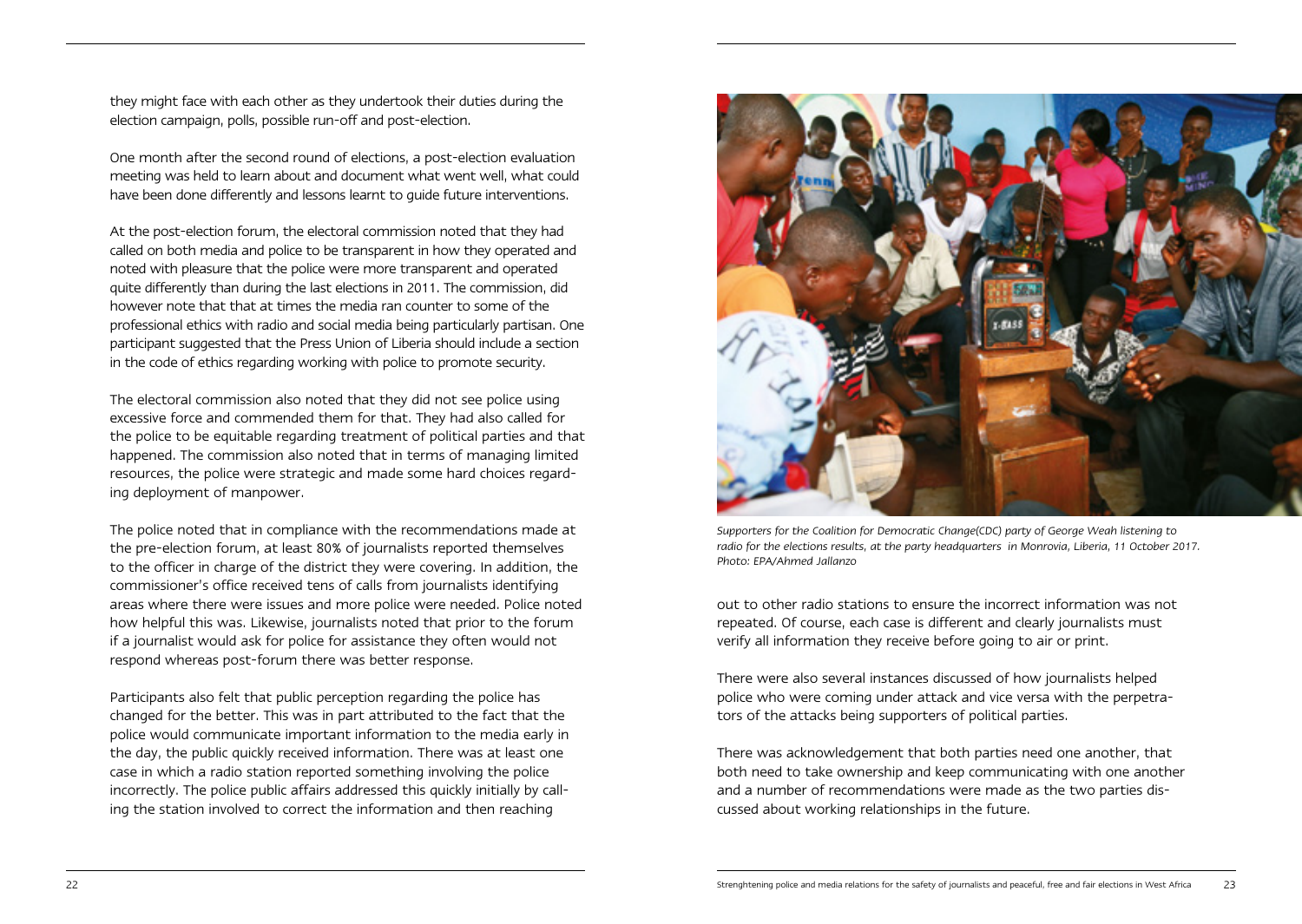<span id="page-12-0"></span>There was consensus, for example, that there is still a need to increase public trust and to ensure mutual accountability going forward. The national media council needs to be more active in holding media to account which will help build trust. Similarly, the police suggested that more investigative reporting is needed as well as increased understanding on coverage of crime.

Both police and media recognized the importance of decentralizing press and public affairs in Liberia's 15 counties and 5 regions. According to one participant: "In rural areas there needs to be an effort to connect police with the people. Every county detachment must have a PR person who can respond to questions not just from the media but perhaps more importantly, those from the community."

There is was also agreement among participants that there is a need for police commanders to receive training about media relations and freedom of expression and this should not be relegated only to public affairs but included in the police academy curriculum so that all entering police will be exposed to such a module.

Members of both the media and police cautioned that many media were becoming partisan and that with radio being the primary source of information there is a need for talk show hosts, for example, to be more neutral. "Our democracy is too fragile for media to be openly taking sides", said one participant, asking "who's watching the watchdog?"

Following the intervention in Liberia, there was no single election-related attack or abuse of a journalist before, during or after the elections.

## 6. Sierra Leone (2018)

### Context

Sierra Leone held general elections to elect a President, Parliamentarians and district representatives on March 7, 2018. The election was the third of such elections since 2002 when the country's prolonged and devastating civil war came to an end. Just as its neighbour, Liberia, which recently had a successful and peaceful elections, democratic stability and peace in post-civil war Sierra Leone remains fragile. Governance institutions remain relatively weak with high levels of public mistrust for state institutions.

Again, as was the case in the recent Liberian elections, the incumbent President of Sierra Leone, Ernest Bai Koroma was not a candidate in the upcoming elections having served the mandatory two 5-year terms. Traditionally, elections in Sierra Leone have often been keenly contested and there were 16 presidential candidates for the March 7 elections.

While the three post-civil war elections passed relatively peacefully, there were incidents of violence in all cases. Apart from the prevailing fragile peace, the stakes in the 2018 elections were further heightened by a number of factors including the fact that it will be the first post-civil war elections that the incumbent president is not a candidate. There were also increased political divisions along ethnic lines.

The elections were therefore seen by many analysts as a major test case for Sierra Leone's fragile peace which, was recently further threatened by the devastating Ebola outbreak followed by a catastrophic mudslide that killed thousands and virtually paralysed the functioning of the state.

While the gradual democratisation process over the years has been associated with general improvement in press freedom conditions in Sierra Leone, during critical national events such as during previous elections and the Ebola outbreak, the police tend to have a bad press freedom record. As is the case in many countries, the police in Sierra Leone have on several occasions arbitrarily arrested, detained and assaulted journalists usually on the orders of political activists.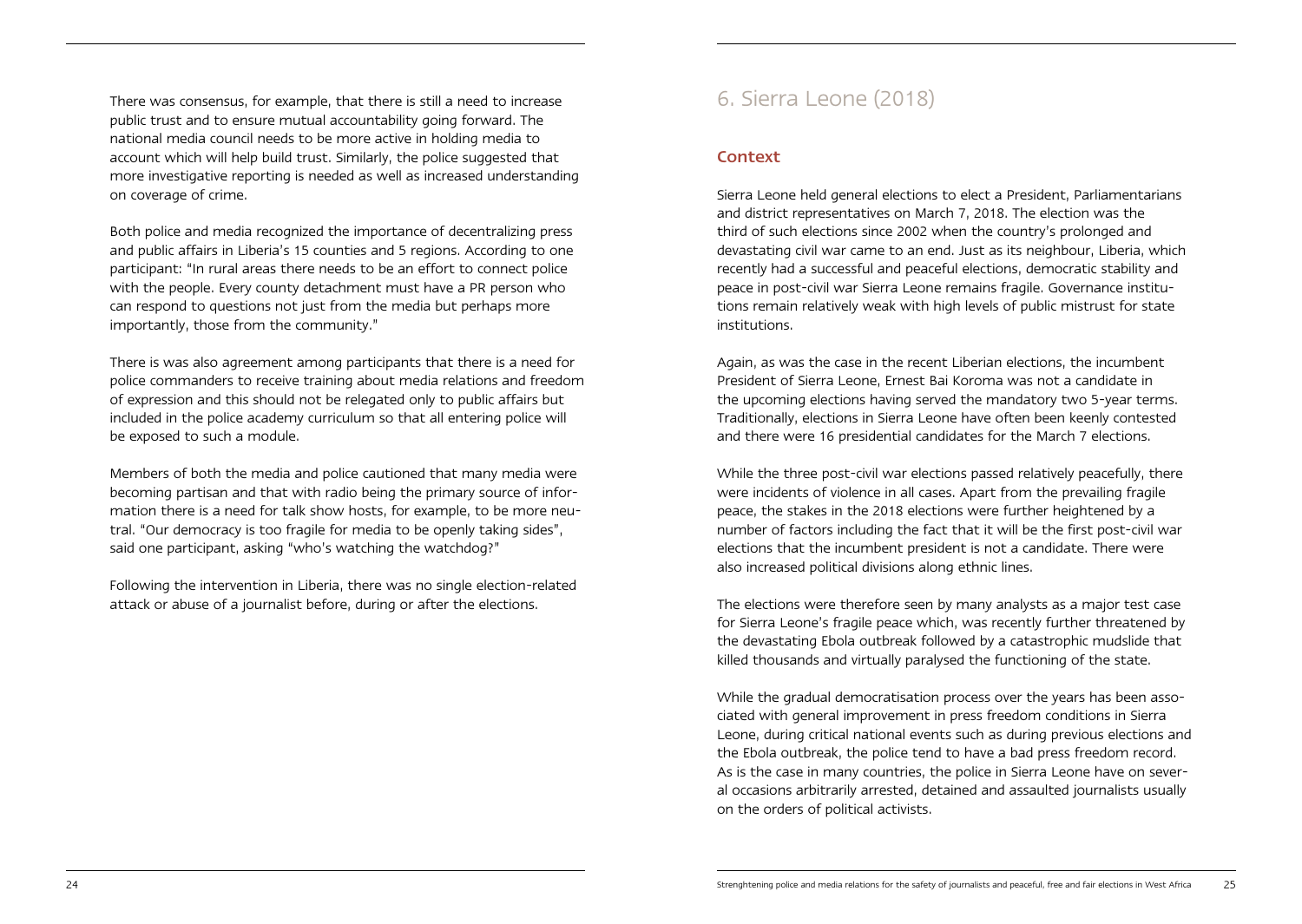*Voters and soldiers argue on the military presence at the polling stations in Freetown on March 31, 2018 during the second round of Sierra Leone's presidential election. Photo: Issouf Sanogo / AFP*

26 Strength police and media relations for the safety of journalists and peaceful, free and peaceful, free and peaceful, free and fair elections in West Africa 27, and fair elections in West Africa 27, and the safety of th

**START COMPANY**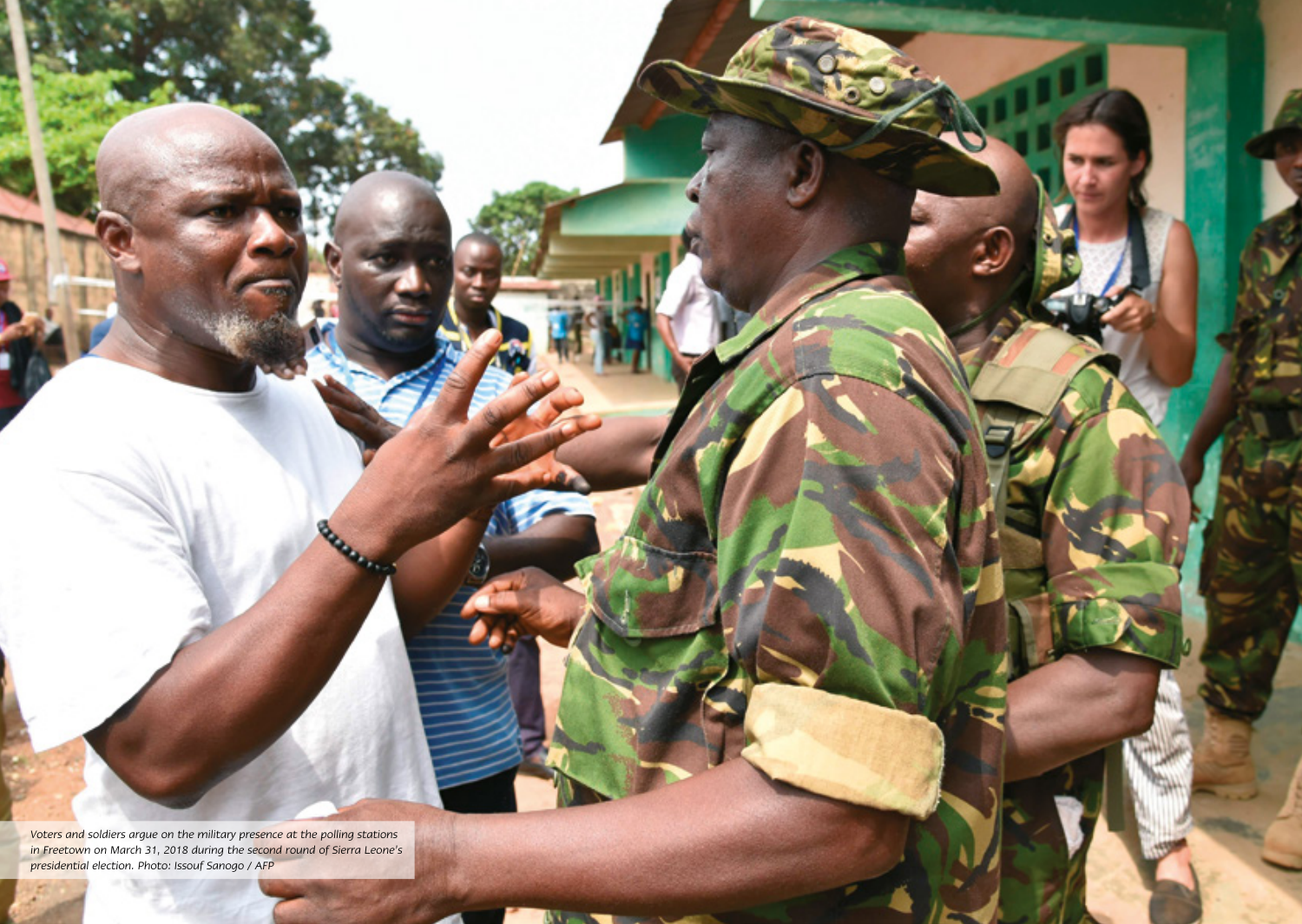<span id="page-14-0"></span>Apart from consistent attacks on media personnel and other acts of press freedom violations by security forces and individuals, the media landscape in Sierra Leone, as is the case in nearly all countries in the region, is characterised by high levels of unprofessionalism which in turn has eroded public trust and confidence in the media. Thus, attacks on the media are often not condemned by the public who accuse the media of being corrupt and unprofessional.

The prevailing context for the elections, thus, suggested that while the media would have a crucial role to play in ensuring credible, transparent and peaceful elections, journalists and media workers were likely to be vulnerable to attacks and abuses by the police, other security forces and individuals, particularly in the event of an outbreak of election-related violence.

As in Liberia, while there were several other initiatives aimed at ensuring credible and peaceful elections, none were focused on the safety of journalists during the elections. As a result, IMS and MFWA in cooperation with ECOWAS launched this initiative shortly before the first round of elections was held.

### Implementation

Based on the prevailing context, the joint intervention in Sierra Leone was very similar to those in Ghana and Liberia. The agenda for the police-media dialogue was largely the same as was the facilitator. Participants included senior editors and managers from media houses across the country as well as high-level police officers, including public affairs personnel, from across the country. In addition, representatives from both the Ghanaian and Liberian police forces participated as did a representative of the local partner in Liberia. These three participants were able to reinforce issues being discussed, share their own first-hand experience and provide inspiration for ways forward and best practices for dealing with specific challenges.

The forum sought to provide an opportunity for experience sharing among the Ghana police, Liberian police and the Sierra Leonean police on ways of promoting the safety and security of journalists during electioneering period. In addition, journalists received important information pertaining to risk assessment and risk management and how to stay safe while covering the election period professionally. The forum created an important space for dialogue and relationship building between Sierra Leone police and the media and ensured that both parties had an increased understanding of the other and how to effectively work with one another during the upcoming election.

The police called for enhanced cooperation with the media and explained that the media were included in their community policing strategy. They also stressed that the police and media are interdependent, and neither can do their jobs without the other and there was a call for mutual understanding despite any differences they have had in the past.

There was substantial discussion about the concern regarding the post-election period when participants were concerned that this would be the most volatile.

Unbeknownst to one another, both the police and the media had already set up situation rooms. The forum provided them an opportunity to explain the mechanics of these operations as well as to exchange contacts and coordinates prior to the elections.

Finally, participants agreed that they all needed to work together for the development of their country and to continue to build and strengthen the initiative of promoting police-media relations during elections in West Africa.

Due to the timing of the post-election forum in Sierra Leone, it was not possible to include the findings and results from that meeting. However, these will be inserted into the electronic version when they become available.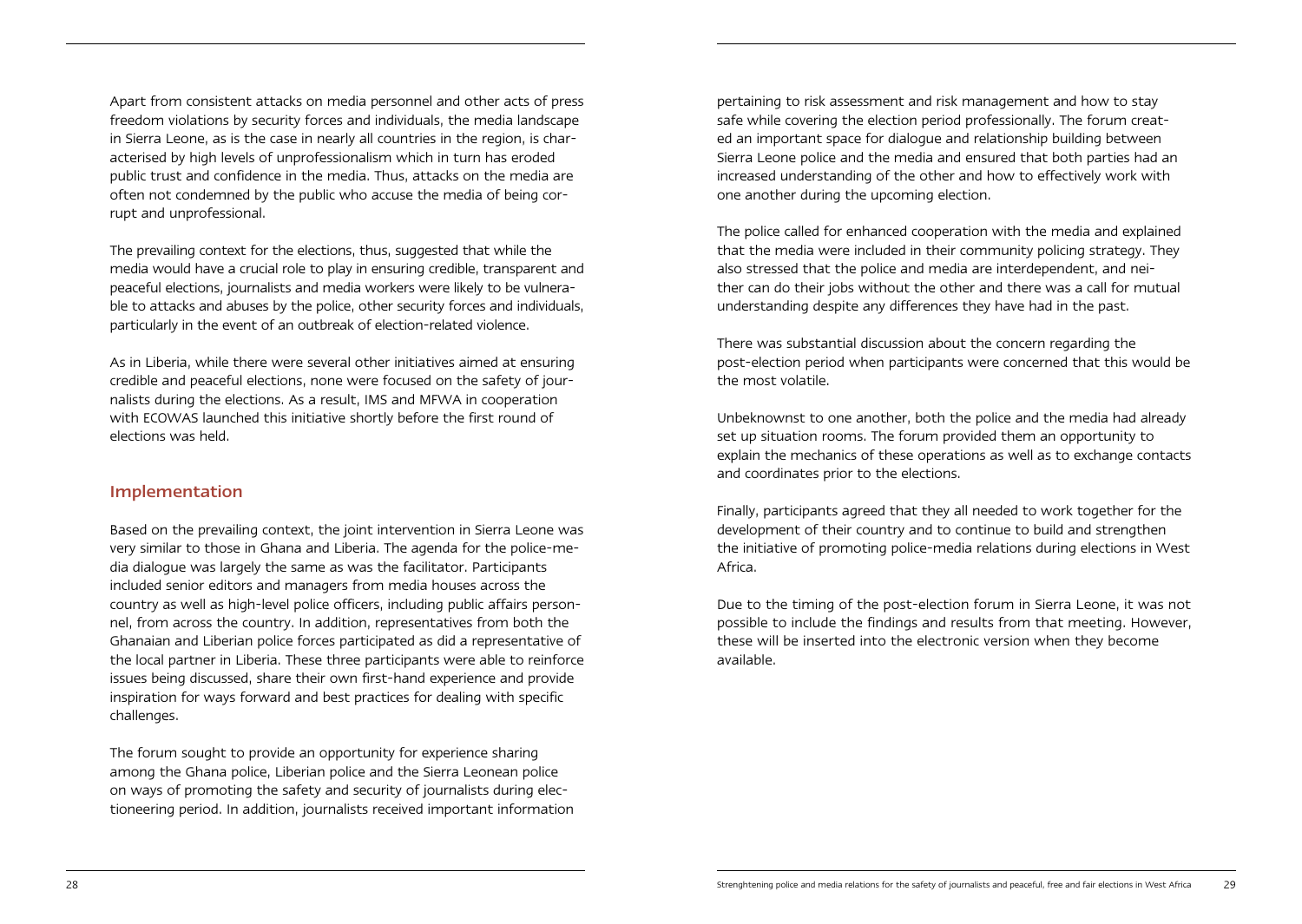## <span id="page-15-0"></span>7. Post-election forums

A critical element of the dialogic exchange is to ensure follow up and sustainability and to that end, post-election forums were held in both Liberia and Sierra Leone. This allowed the participants to discuss and debrief particularly in light of the agreements they had made in the initial meeting. This allowed for an interactive assessment and evaluation and to identify lessons learned, missed opportunities and additional ways forward.

This should be a concrete discussion (ideally led by the same facilitator) and should focus on lessons learned during the elections as well as ways of operationalizing points agreed on during the previous forum including such issues as for instance:

- Ways of strengthening media-police relations including the possibility of having media focal points within the police service at both national and county levels;
- Possibility of including media relations in the curriculum of police training;
- Ensuring further discussion of some form of more permanent structure or forum for follow-up and continued dialogue (bi annual or annual meetings or other models);
- Modalities for building mutual respect and trust between all stakeholders – media and the police;
- Modalities for ensuring all information trickles down chain of command to police and security on the frontlines at polling stations etc. and who are likely to encounter media workers. For example, in Liberia there are national media focal points at the police, but these are still needed at regional and especially at the county level;
- When journalists are in the field and there are police present, they should introduce themselves to the commander;
- Strengthening skills and capacity of journalists to cover crime and national security as these are specialized fields;
- Strengthening skills and capacity of journalists in investigative journalism.

# 8. Best practices and lessons learned

The descriptions above of the dialogues in Ghana, Liberia and Sierra Leone each highlight various lessons learned and best practices, some unique to the particular context while others can readily be adopted or adapted to other countries in the ECOWAS region.

As mentioned above, dialogic exchange is based on open communication, acknowledgement of conflict areas (real, perceived or potential) and a mutual understanding that the discussion may be difficult and touch on areas of tension. This is all necessary and part of the process allowing participants to move beyond polarization and polarized arguments and work together towards mutually beneficial ends. There is likely (but not always) some tension in the first hours of such a meeting, voices may be raised and accusations thrown about. It is the facilitator's role to ensure there is a respectful environment despite such tensions and should be stated at the outset with reminders during the course of the activity and that diverse perspectives are heard and that will ultimately require engagement.

Ultimately, by giving participants the space to present the conflict that represents his or her version of the events and encouraging them to question their own and each other's stories of conflict allows them to develop a new story and points to a more collaborative future. This discussion thereby also allows for greater options for pre- and post-conflict management; at the very least the dialogue should bring out possibilities they could not see due to the conflicted relationship. In some cases it may be helpful to hold the forums under the Chatham House Rule (or similar agreements) to enable and ensure frank discussions.

It is helpful to include role play activities in the forums as participatory/ active learning is more effective than passive listening to panels or lectures. Such activities could include a mock press conference or an encounter at a polling station or at the headquarters of a political party. In addition, having police and media work together in small groups to solve "problems" and come up with real solutions is another way to engage participants in both the activity and with one another and to ensure challenges and solutions are discussed and debated.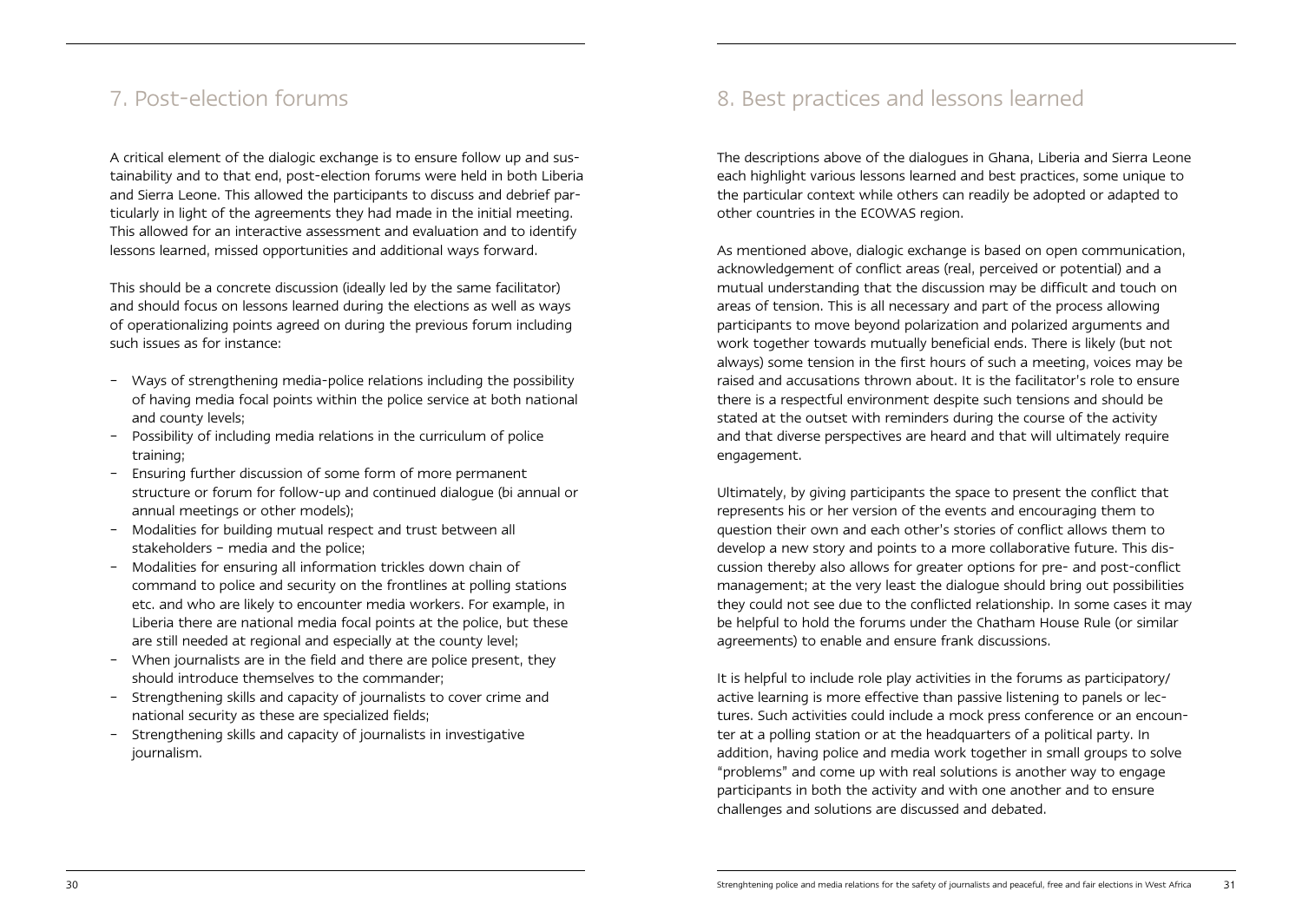In addition, keep numbers manageable (no more than 40) and try to have equal numbers of both parties thus avoiding anyone feeling outnumbered. There must be also commitment from all parties to ensure success and that appropriate steps are taken.

Here are some additional best practices:

#### Preparation

First and foremost, there must be an actual need for such an activity. This sounds obvious but as we saw in the case studies, each country exhibited a need but for different reasons. In addition, it is useful to identify underlying issues which may be creating tension (real or perceived) between actors.

#### Timing

Pre-electoral periods are a busy time for both media and security forces. As such, it is prudent not to wait until the last minute to implement such activities. Instead, planning should begin several months ahead of the polling day with the dialogue taking place some 8-10 weeks prior to polling day; too far ahead and the activity is likely to not hold the relevance needed to be successful.

#### Local partners

Identify and partner with local organisations on the ground and have them facilitate, or assist in the facilitation, of activities. This will allow for further cohesion and cooperation among all actors.

#### Identifying participants

In order for such an activity to have impact and be sustainable there must be a concerted effort to reach those that have the ability to create change. As such, police officers at the highest level including those working in public affairs while on the media side, editors and managers as well as key persons from relevant journalism associations and organisations. Including high level participants will assist buy-in at the highest levels and therefor have a positive impact on the sustainability.

#### Participants from other ECOWAS member states

Ensure participation from security forces and media sectors from another ECOWAS state that may be able to share valuable best practices, experiences and expertise. In both Liberia and Sierra Leone, Ghana police

came to share their experiences, for example, and in both cases the police found such contributions highly valuable and informative.

#### Gender considerations

Make a concerted effort to include women from both sectors. In Liberia, for example, only two female journalists participated in the forum. While there are very few senior female journalists in Liberia, concerted efforts need to be made to find ways to include them in the discussion.

#### Identifying facilitator/s

The facilitator is key to the success (or failure) of this activity. The facilitator must hold a certain weight, be respected by both parties and be able to facilitate the ins and outs of what can be a contentious discussion. Speaking to local and regional partners will help to identify several viable options and then be sure to meet potential candidates to ensure you get the most appropriate person.

#### Role of facilitator

The facilitator must go beyond the polarizing arguments that can easily hijack the discussion and help to find common ground - without dictating. S/he must ensure that the activity is set up so that participants have clear expectations and know what is expected of them. The facilitator must have a solid understanding of the issues and challenges facing both parties.

#### Agenda

While the recent police-media dialogue meetings in Ghana, Liberia and Sierra Leone took place over the course of one day, a two-day session would be more ideal particularly where the perceived (or real) tensions are high. It is critical that there be adequate time built in for discussion, questioning, venting and the like. There should also be time for group work so that security and media have an opportunity to work together to come up with concrete ideas or modalities for a stronger working relationship.

If possible, provide an informal opportunity to allow time for participants to mix and mingle with one another without the pressures of work. An evening cocktail, for example, allowed for participants in Sierra Leone to discuss on an informal basis just one week prior to the elections.

An example of a forum agenda can be found as an annex to this report.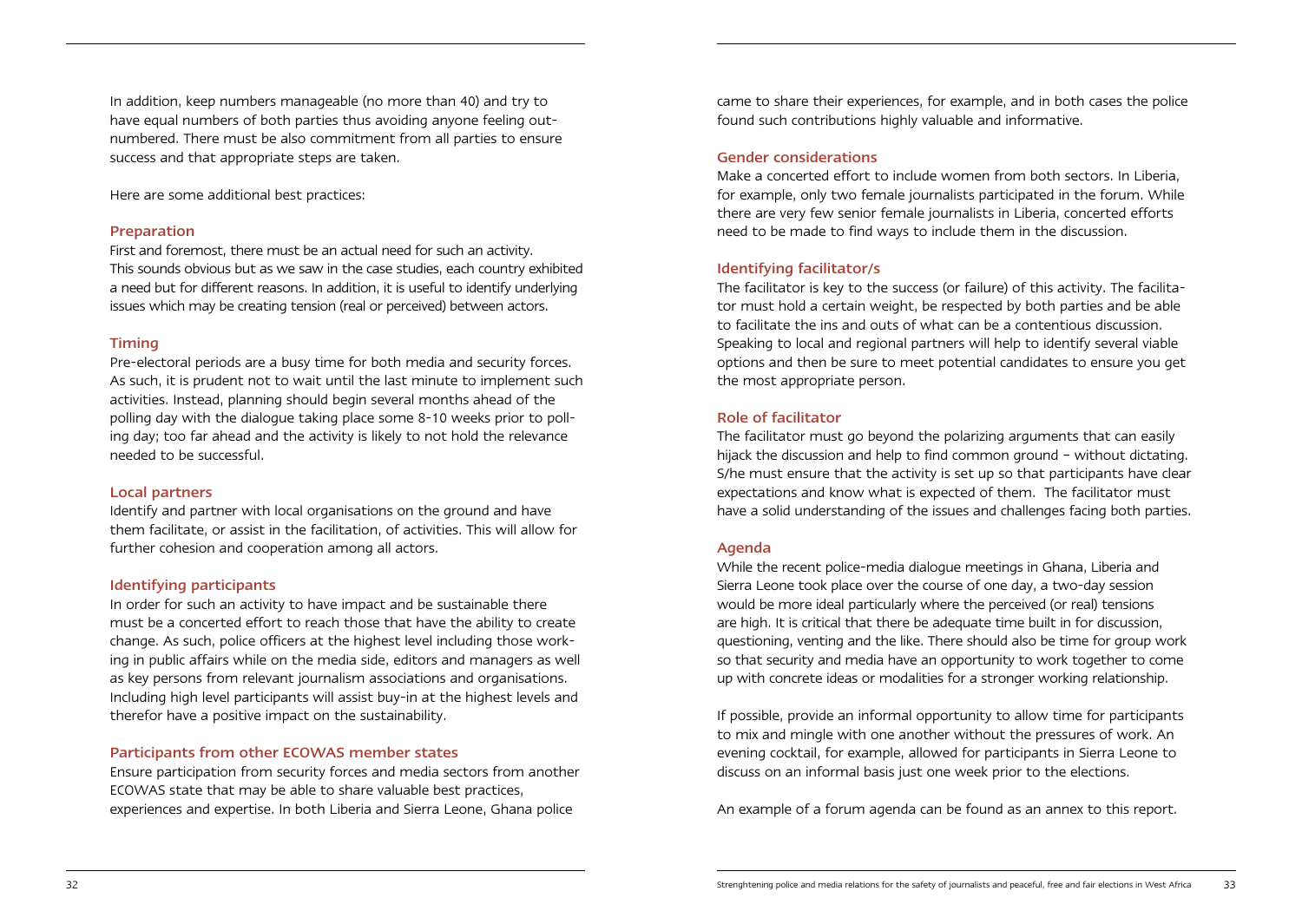#### <span id="page-17-0"></span>Setting ground rules

At the outset of the meeting, ground rules must be set to ensure an environment that is conducive to the work at hand. These include:

- Chatham House Rule This allows for all participants to freely express their thoughts and concerns off the record which is particularly important when members of the press are participants as well.
- Mobile phones off or silent
- Respect for all participants even if views differ.

## 9. Sustainability

While formal dialogic interaction, such as these dialogue forums, may take place over the course of one or two days, the ultimate process is one that should continue long after any formal gatherings and should be sustained. There are after all always new police officers joining the force as well as new journalists joining the profession; they too will need mentoring and guidance on best practices when dealing with one another. But how to ensure this happens?

Part of the closing of the forum should include a viable plan for relevant follow-up actions, including how to disseminate findings and implement decisions; there must be clear ideas as to next steps that can be taken to concretize fruitful and professional working relations between security forces and the media.

While some participants of the various forums suggested that to ensure sustainability an outside donor or partner needs to be involved, there are actually numerous ways in which dialogue can continue without formal interventions and which could be more organic particularly following the dialogues. One of the reasons, after all, of including high level participants is to ensure buy-in and the possibility that change can happen. As such, these same participants simply need to ensure ongoing communication with one another, both individually and on a smaller or even larger group setting. There are numerous ways this can happen.

In Togo, months after the initial dialogue between military and media, the military took it upon themselves and held "open houses" at various bases and invited members of the media. The idea was to build bridges and to show members of the media how the bases operated and how members of the military lived and worked on a daily basis. Media houses can also open their doors to members of security forces as informally as having chats with those in the newsroom or more formally by appearing on a call-in or flagship programme.

Similarly, participants in the Liberia forum suggested that radio stations either include members of security forces in regular programming or even set up a weekly programme that highlights security issues. This could be in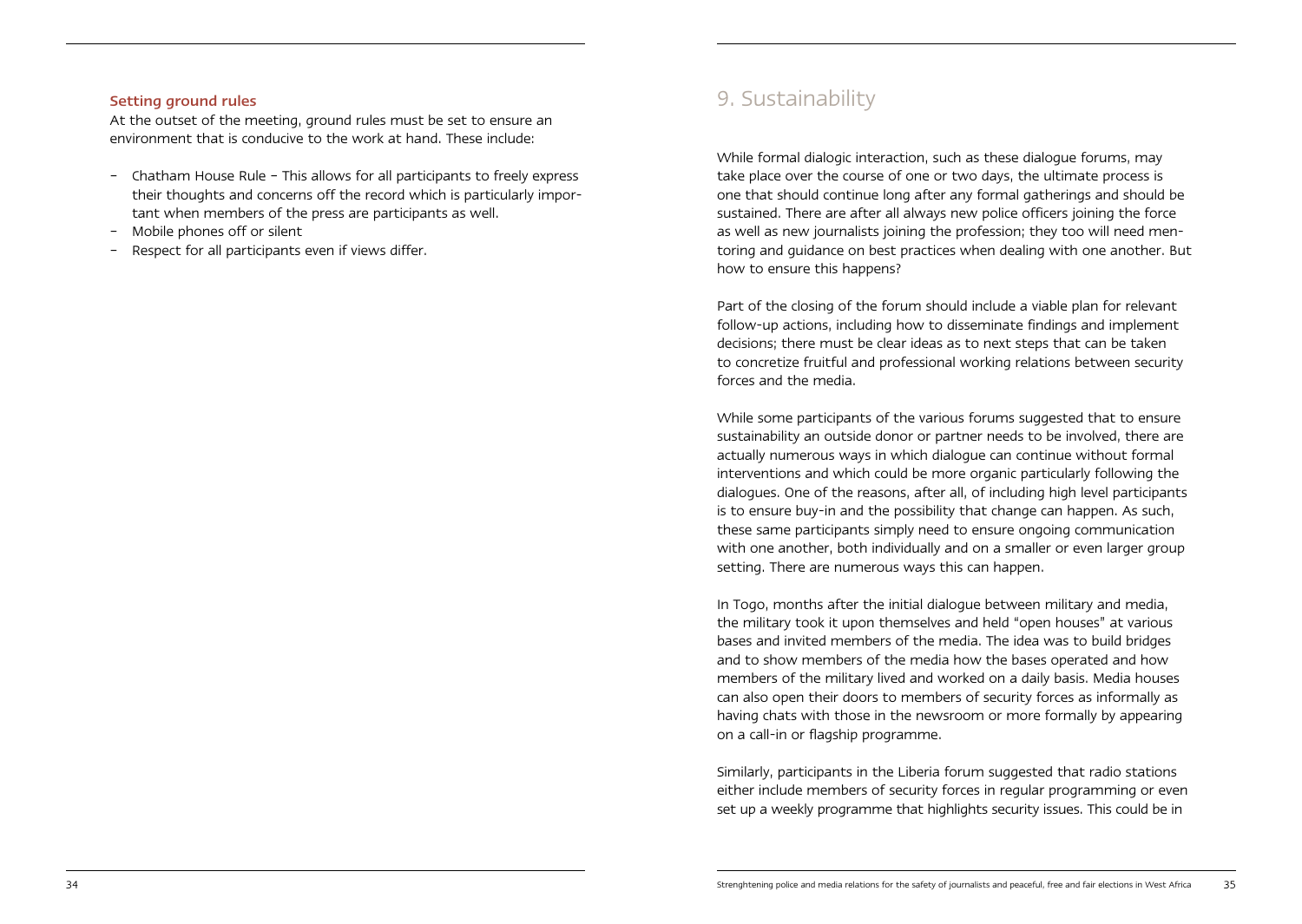<span id="page-18-0"></span>the form of a radio call-in show or even a radio drama. Such programmes would allow media and police to work together, would enhance community policing efforts and would give citizens an opportunity to call in with questions and concerns. Such efforts could then extend to other security apparatus such as presidential guard, immigration etc. who may tend to be more guarded and less proactive vis-à-vis the media

Some issues are best left to the individual sector. For example, decentralization of public affairs with police was clearly noted as necessary in Liberia but this will have to be done in-house. Yet there is also no reason that such processes can't include journalists from the districts and regions in question. This could be in the form of a town hall, for example, where citizens come together and have an opportunity to interact with both police or military and the media that cover their communities.

Similarly, every forum highlighted the need for police and other training academies to include modules on working with the media and freedom of expression. UNESCO has a manual that can be used as a starting point for such efforts.

Likewise, media may want to work with their unions or associations to ensure inclusion of clauses that outline working relations with security forces.

Finally, more research needs to be done to illustrate clear impact of such forums on the relations between security forces and in future it may be useful to undertake a perception study regarding security forces and media both before and after elections. This can not only show impact but also highlight specific areas of concern and additional paths forward.

## Annexes

### Annex I – Sample Agenda

### Forum – Experience Sharing between Police on Media and Elections Security

#### 0830 – Arrival

- 0900 Welcome and Introduction *Facilitator*
- 0915 Brief Remarks & Overview of Project
- 0925 Presentation: Preparations of the Police Service so far on ensuring peaceful elections *Representative from the Police Service*
- 1000 Discussions
- 1030 Tea break
- 1045 Experience sharing by Senior Police from neighboring country *Representative from police service of neighboring country*
- 1130 Discussions
- 1200 Outlining Modalities for ensuring journalists' safety during the elections *Facilitator*
- 1300 Lunch
- 1400 Discussions
- 1530 Wrapping up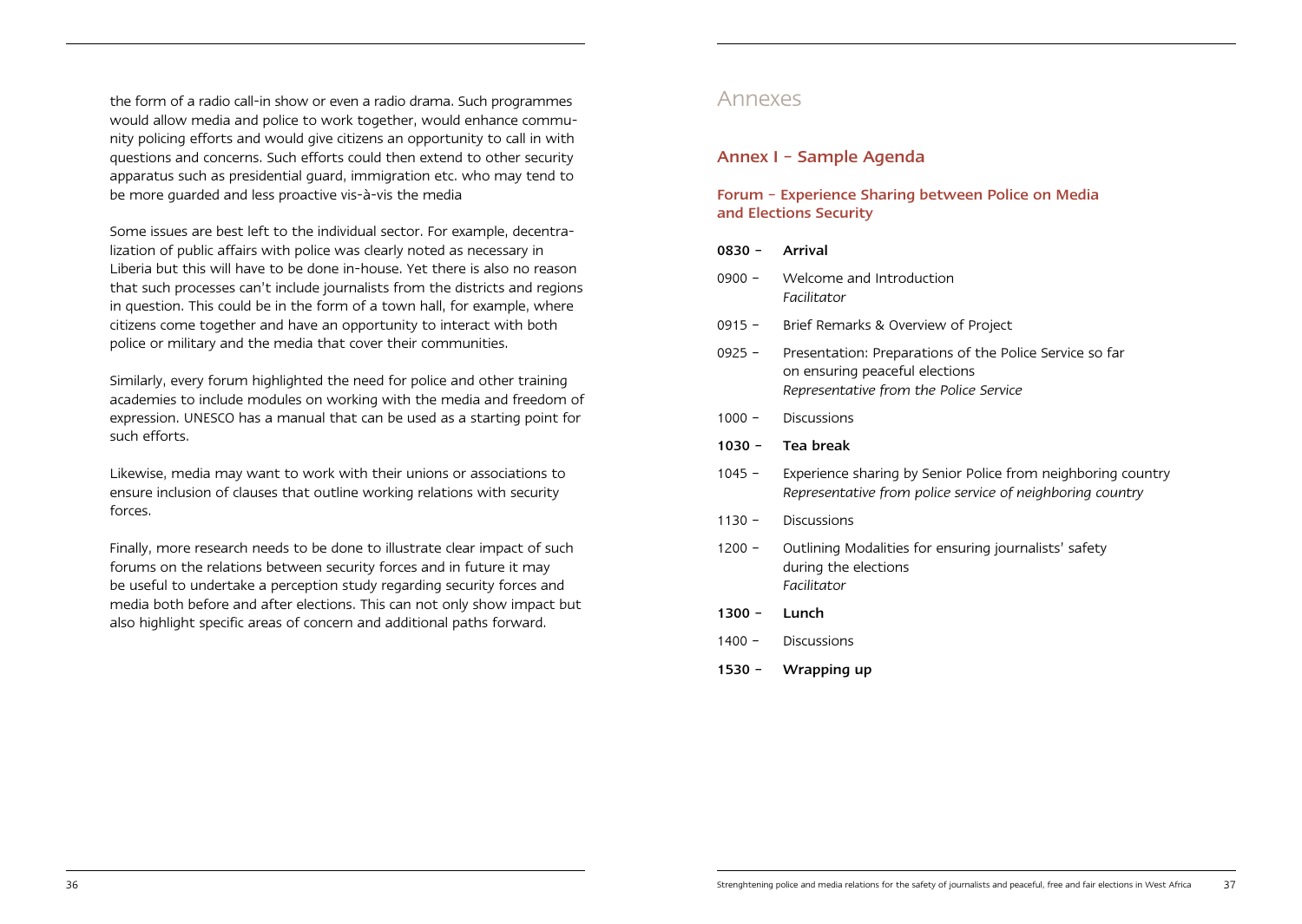#### <span id="page-19-0"></span>Police-Media Forum on Media and Elections Security

#### 0830 – Arrival / Registration

- 0900 Opening Ceremony Welcome & Introduction of Dignitaries Brief Remarks & Overview of Project
- 0930 Police media relations: challenges and opportunities for collaboration on covering elections *Police representative (10 minutes presentation) Media representative (10 minutes presentation)*
- 1000 Discussion

#### 1030 – Tea break

- 1045 Police-Media relations for Peaceful Elections – Preparations of the Police Service so far
- 1115 Election coverage: rights and responsibilities of journalists *Rep from Electoral Commission (10 minutes) Rep from GJA (10 minutes)*
- 1145 Discussion
- 1230 Lunch
- 1330 Access and treatment of national security information
- 1400 Discussion
- 1430 Legal and institutional framework including for social media
- 1500 Discussion and identification of concrete modalities for Police-Media collaboration and mechanisms for ensuring safety of journalists in the electioneering period. Ideally done in groups comprising both police and media
- 1545 Presentation of group work
- 1630 Wrapping up and adoption of resolutions

### Annex II – Ghana communique

#### Agreed Modalities for Ensuring Journalists' Safety - Ghana

At the end of the media-police dialogue, both sides agreed to the following modalities for ensuring the safety of journalists during the coverage of the elections:

- The Police will make available to the media at national, regional, divisional and district levels, contact numbers for emergency situations and for timely response to questions and clarifications by the media on emerging issues.
- The police will assist journalists requiring support in the event of emergency or during events that expose the journalists to safety risks.
- The police will update media on any new security arrangements that may have implications for the safety of journalists during the coverage of the elections.
- Journalists should know the nearest police stations within the areas they are deployed for coverage and identify themselves to police or security officials in their areas of coverage.
- The media in the regions should liaise with Public Relations Officers at the regional commands of the GPS for emergency numbers and contacts to designated officers for clarifications on any police-related issues.
- Journalists deployed for elections coverage should have conspicuous identification tags.
- Journalists should familarise themselves with the socio-cultural and political context of the areas they are deployed for coverage.
- Journalists must adhere to strict professional practices and safety principles in their coverage of the elections.
- Journalists should avoid courting controversy and getting involved in debates among activists thereby drawing unnecessary attention to themselves.
- As much as possible, journalists should work in groups or link up with each other while providing coverage in the same areas.
- Journalists should avoid acts that have the potential to incite violence.
- Journalists should desist from unduly interfering with the work of election officials.
- Media organisations should endeavor to train volunteers they recruit for elections coverage on safety issues.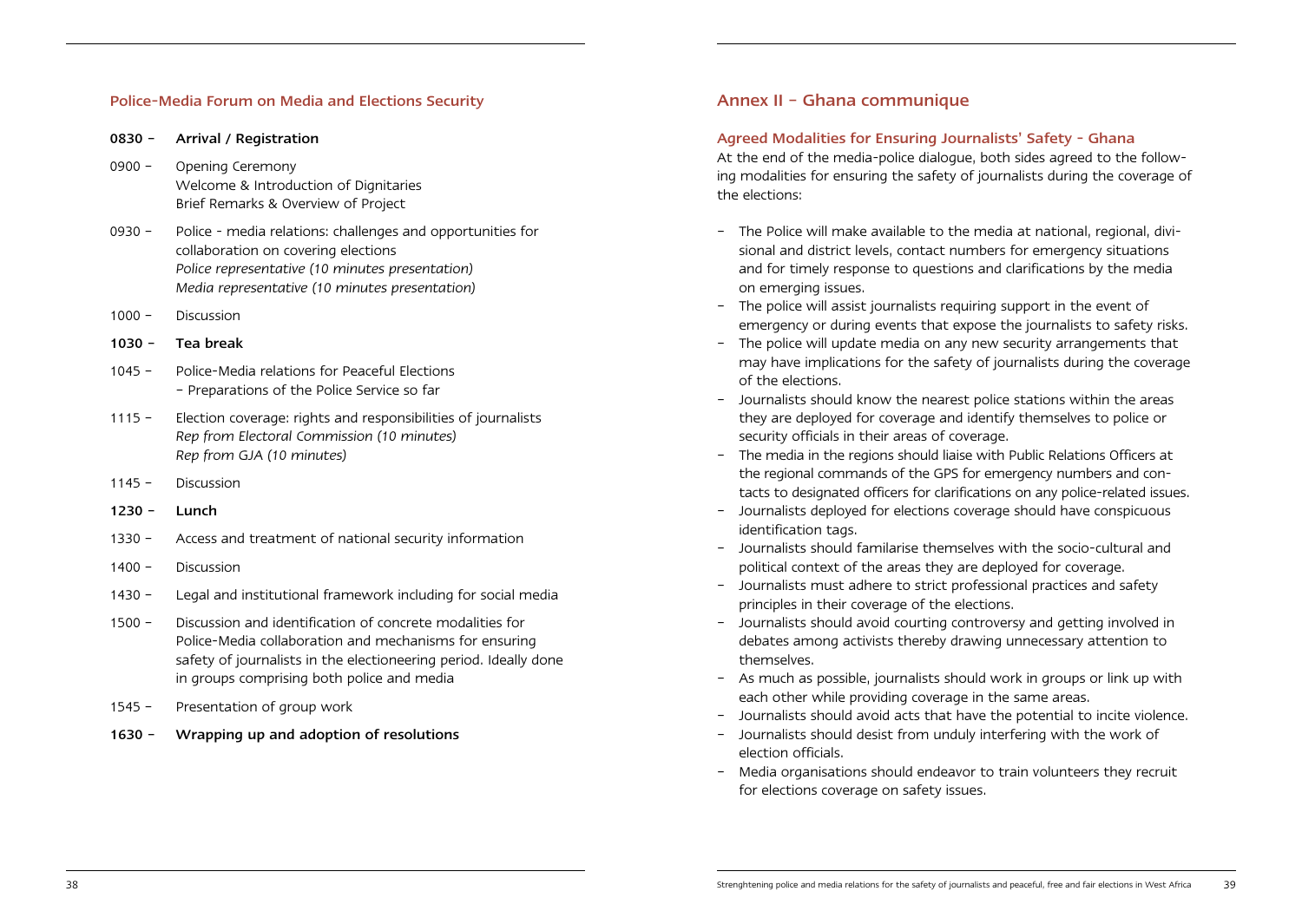### <span id="page-20-0"></span>Annex III – Liberia communique

#### The Police:

- The Police must designate spokespersons to enable the media and the citizens contact them when there are situations;
- The Police must have contingency plans to protect media houses that could be targets of certain negative actions including radio stations whose work are not tolerable;
- The Police should paste the numbers of officers assigned to polling stations to be easily contacted during emergency situations;
- Going forward after the elections, the police should consider including in their training curriculum a session on "building the relationship between the police and the media and the work of the media;

#### The Media:

- 1. The Media covering the elections (polling stations, rallies all election related issues) must be boldly and publicly identified with name tags or as PRESS;
- 2. The Media should also report any unprofessional conduct of any Police to the police administration;
- 3. Media organisations should train their journalists on the work of the Police;
- 4. General issues of mutual respect between all stakeholders media and the police – respecting and understanding each other's work must be ensured;
- 5. The media should collaborate with the necessary authorities especially at the end of polls, when the results are announced and after and desist from acts that will incite violence among citizens;
- 6. The National Media Council and the Liberia Press Union should intervene to bring about some regulation of professional conduct in the media;

## Annex IV – Sierra Leone draft communique

#### Preamble

We, the 20 senior journalists and editors across the country and 20 senior police officers from the Sierra Leone Police force, brainstormed security and safety issues as they relate to journalists and the professional and responsible policing of the 2018 multi-tier elections without fear or favor. The rational was to pitch possible partnership and cooperation between the police and the media, information sharing and general coordination during the 2018 elections.

Participants during the discussions raised several questions and solutions bordering on security and safety issues of journalists and responsible policing of the 2018 elections. These questions and solutions include the following:

- How can the police provide timely information to the media?
- How can the differences between the police and the media be resolved amicably?
- Access of the media to the police sources of information in the districts and the regions?
- How media personnel covering the elections will be easily identified by the public and the police?

In addition, several recommendations were made and were to be adopted at a subsequent meeting between police and media representatives. These recommendations included:

#### Police to media and media to police information

- Regular press briefings.
- Activate direct communication at all levels between media and police.
- Police to maintain a media directory of journalists in their vicinity.
- Police to provide a register of media liaison officers in all districts.
- Police to provide emergency contact numbers.

#### Safety of journalists

- All media houses must seek accreditation from NEC for their reporters covering the elections.
- Police are to commit to inform all ranks to respect the identity of journalists and protect in the exercise of their duties.
- Media houses must educate their personnel about media laws.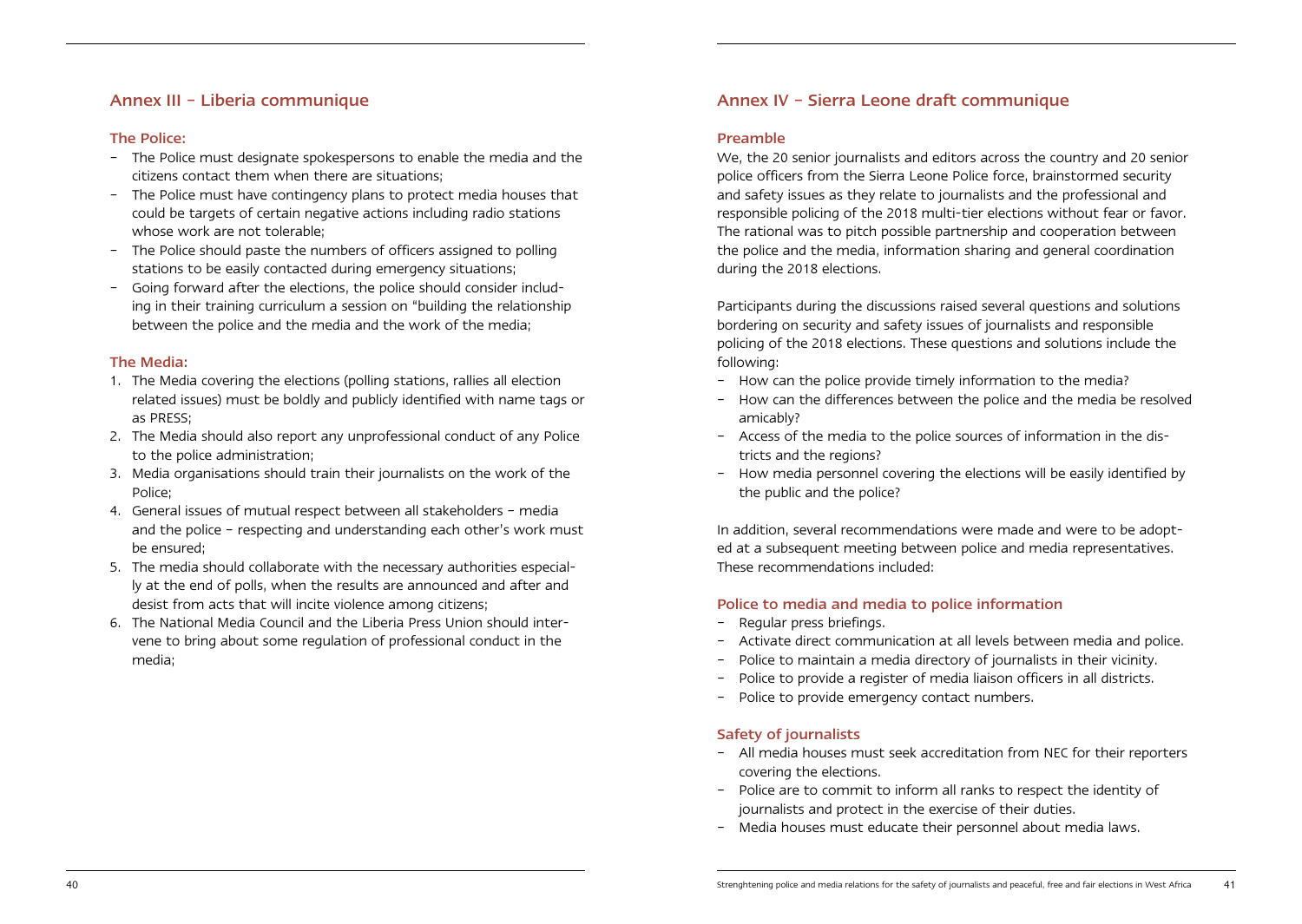- Every journalist covering the elections must be accredited by NEC.
- Journalists covering the elections must not identify with any political party or candidate.

### Resolving differences between police and media

- Aggrieved media or police personnel may report incidents of maltreatment to their respective situation rooms.
- Joint media/ police platforms to educate the public on election safety.